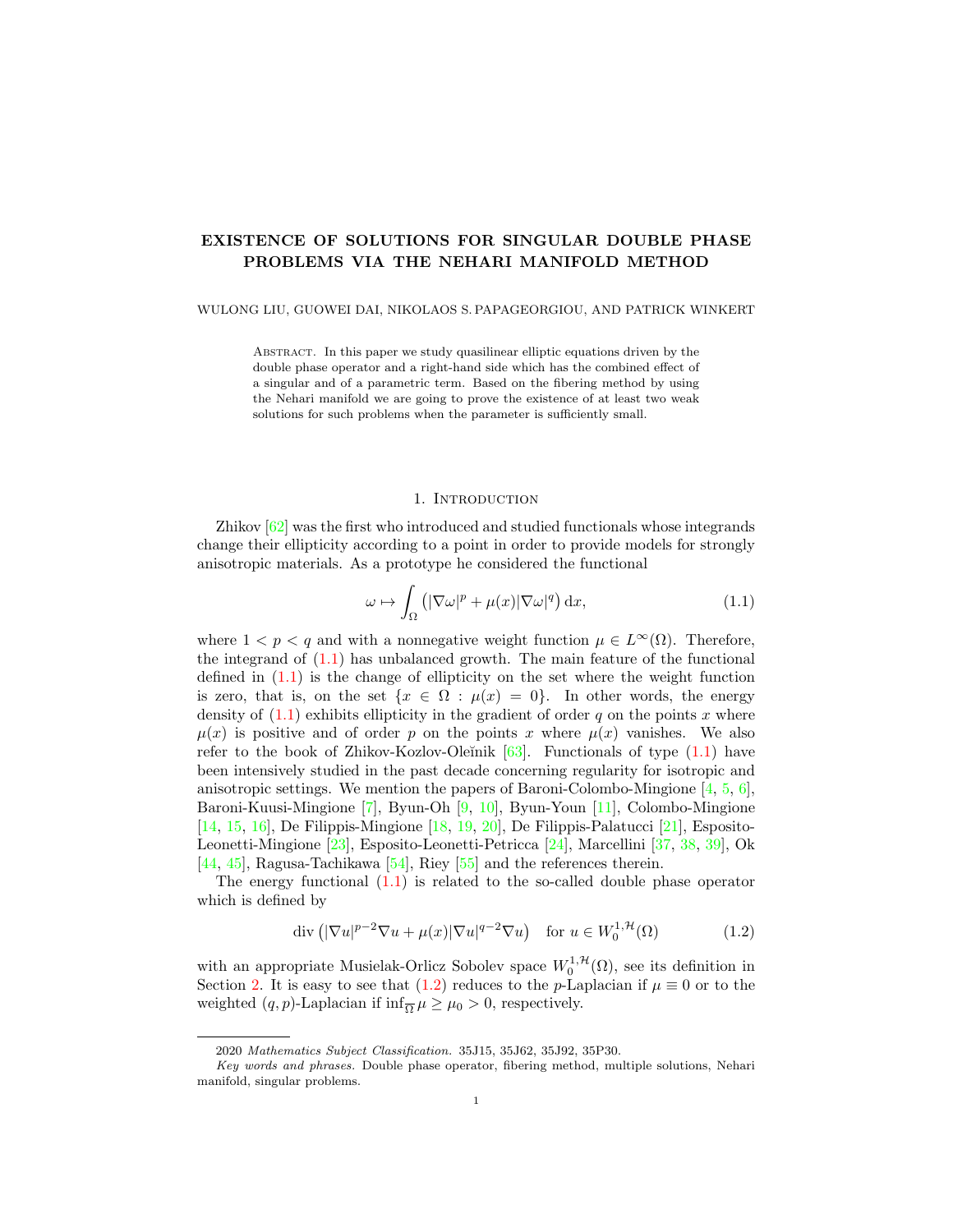Given a bounded domain  $\Omega \subset \mathbb{R}^N$ ,  $N \geq 2$ , with Lipschitz boundary  $\partial \Omega$ , we study the following singular double phase problem

<span id="page-1-1"></span>
$$
-\operatorname{div}\left(|\nabla u|^{p-2}\nabla u + \mu(x)|\nabla u|^{q-2}\nabla u\right) = a(x)u^{-\gamma} + \lambda u^{r-1} \quad \text{in } \Omega,
$$
  
\n
$$
u = 0 \quad \text{on } \partial\Omega,
$$
 (1.3)

where we suppose the subsequent assumptions:

- (H): (i)  $1 < p < N$ ,  $p < q < p^* = \frac{Np}{N-p}$  and  $0 \le \mu(\cdot) \in L^{\infty}(\Omega)$ ; (ii)  $0 < \gamma < 1$  and  $q < r < p^*$ ;
	- (iii)  $a \in L^{\infty}(\Omega)$  and  $a(x) > 0$  for a. a.  $x \in \Omega$ .

A function  $u \in W_0^{1,\mathcal{H}}(\Omega)$  is said to be a weak solution if  $a(\cdot)u^{-\gamma}h \in L^1(\Omega)$ ,  $u > 0$ for a. a.  $x \in \Omega$  and

$$
\int_{\Omega} \left( |\nabla u|^{p-2} \nabla u + \mu(x) |\nabla u|^{q-2} \nabla u \right) \cdot \nabla h \, dx
$$
\n
$$
= \int_{\Omega} a(x) u^{-\gamma} h \, dx + \lambda \int_{\Omega} u^{r-1} h \, dx \tag{1.4}
$$

<span id="page-1-0"></span>is satisfied for all  $h \in W_0^{1,\mathcal{H}}(\Omega)$ . Due to (H)(ii) we see that  $\int_{\Omega} u^{r-1}h \, dx$  is finite since  $r < p^*$ . So, the definition of a weak solution in  $(1.4)$  is well-defined. The corresponding energy functional  $\varphi_\lambda: W_0^{1,\mathcal{H}}(\Omega) \to \mathbb{R}$  for problem  $(1.3)$  is given by

$$
\varphi_\lambda(u)=\frac{1}{p}\|\nabla u\|_p^p+\frac{1}{q}\|\nabla u\|_{q,\mu}^q-\frac{1}{1-\gamma}\int_\Omega a(x)|u|^{1-\gamma}\,\mathrm{d} x-\frac{\lambda}{r}\|u\|_r^r.
$$

The main result in this paper is the following theorem.

<span id="page-1-2"></span>**Theorem 1.1.** Let hypotheses (H) be satisfied. Then there exists  $\hat{\lambda}_0^* > 0$  such that for all  $\lambda \in (0, \hat{\lambda}_0^*]$  problem  $(1.3)$  has at least two weak solutions  $u^*, v^* \in W_0^{1, H}(\Omega)$ such that  $\varphi_\lambda(u^*) < 0 < \varphi_\lambda(v^*)$ .

The main characteristic in our treatment is the usage of the so-called Nehari manifold which turned into a very powerful tool in order to find solutions for differential equations via critical point theory. This method was first introduced by Nehari [\[42,](#page-18-9) [43\]](#page-18-10) and the idea behind is the following: For a real reflexive Banach space X and a functional  $\Psi \in C^1(X,\mathbb{R})$ , we see that a critical point  $u \neq 0$  of  $\Psi$ belongs to the set

$$
\mathcal{N} = \Big\{ u \in X \setminus \{0\} \, : \, \langle \Psi'(u), u \rangle = 0 \Big\},
$$

where  $\langle \cdot, \cdot \rangle$  is the duality paring between X and its dual space X<sup>∗</sup>. Therefore, N is a natural constraint for finding nontrivial critical points of  $\Psi$ . We mention the book chapter of Szulkin-Weth [\[57\]](#page-18-11) in order to have a very well description of the method.

Because of the appearance of the singular term in  $(1.3)$ , it is clear that the corresponding energy functional for problem  $(1.3)$  is not  $C<sup>1</sup>$  and so we need to make several modifications in order to use the Nehari manifold method. With our work we extend the recent papers of Papageorgiou-Repovs-Vetro  $\boxed{49}$  for the weighted  $(p, q)$ -Laplacian and Papageorgiou-Winkert [\[51\]](#page-18-13) for the *p*-Laplacian. In contrast to these works we are working in Musielak-Orlicz Sobolev spaces and not in usual Sobolev spaces.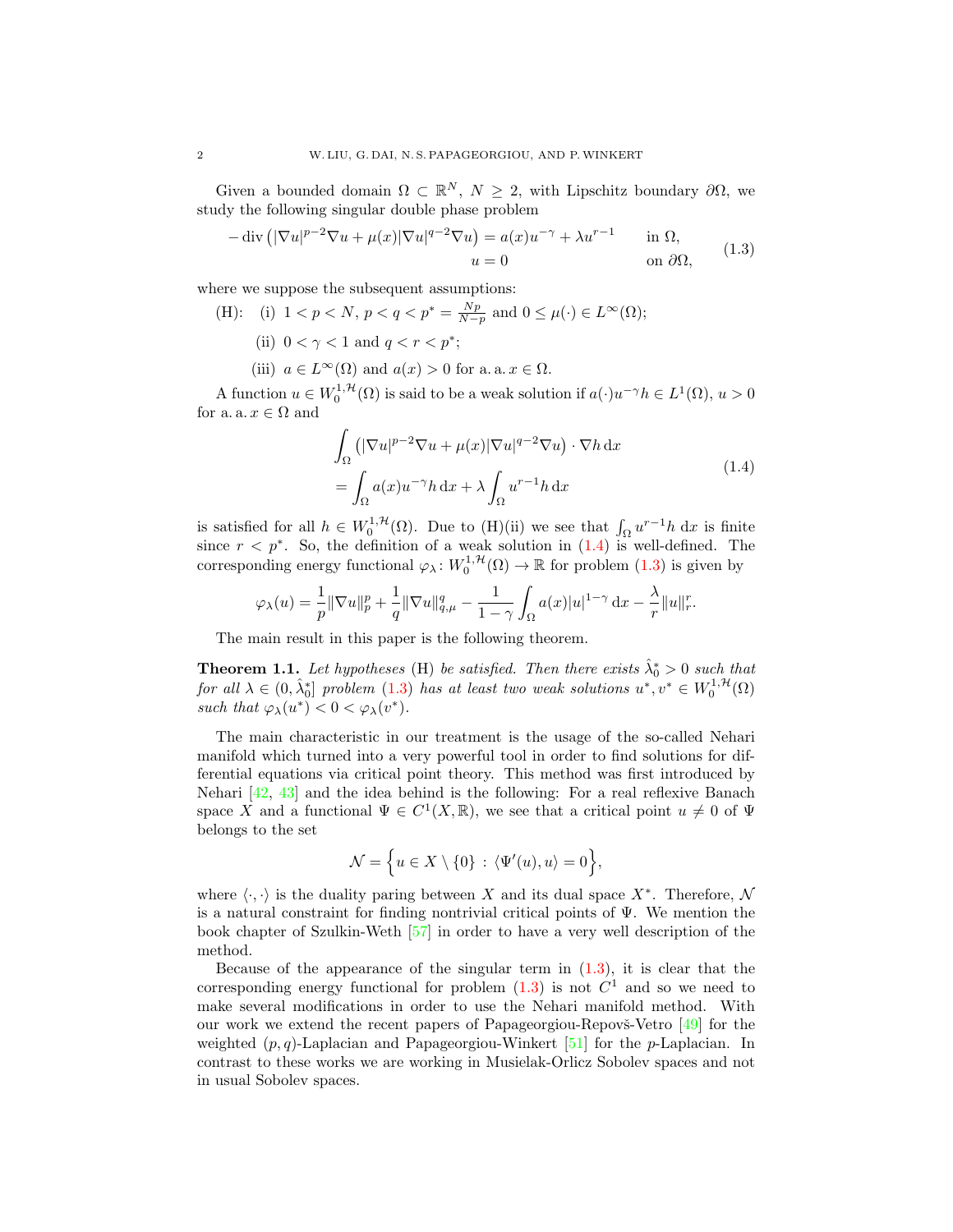To the best of our knowledge, there are only two works dealing with singular double phase problems. Chen-Ge-Wen-Cao [\[12\]](#page-17-12) considered problems of type [\(1.3\)](#page-1-1) and proved the existence of a weak solution with negative energy. Very recently, Farkas-Winkert [\[25\]](#page-17-13) studied singular Finsler double phase problems of the form

$$
-\operatorname{div}\left(F^{p-1}(\nabla u)\nabla F(\nabla u) + \mu(x)F^{q-1}(\nabla u)\nabla F(\nabla u)\right) = u^{p^*-1} + \lambda\left(u^{\gamma-1} + g(u)\right)
$$

in  $\Omega$  and  $u = 0$  on  $\partial\Omega$ , where  $(\mathbb{R}^N, F)$  is a Minkowski space. Based on variational tools, the existence of one weak solution is shown. Both works show only the existence of one weak solution (in contrast to our work) and the treatments are completely different from ours.

Finally, existence results for double phase problems with homogeneous Dirichlet or nonlinear Neumann boundary conditions without singular term can be found in the papers of Colasuonno-Squassina [\[13\]](#page-17-14), El Manouni-Marino-Winkert [\[22\]](#page-17-15), Gasiński-Papageorgiou [\[26\]](#page-17-16), Gasiński-Winkert [\[28,](#page-17-17) [29,](#page-17-18) [30\]](#page-17-19), Liu-Dai [\[34,](#page-17-20) [35,](#page-17-21) [36\]](#page-17-22), Marino-Winkert [\[40\]](#page-18-14), Papageorgiou-Rădulescu-Repovš [\[47\]](#page-18-15), Papageorgiou-Vetro-Vetro [\[50\]](#page-18-16), Perera-Squassina  $[52]$ , Zeng-Bai-Gasiński-Winkert  $[60, 61]$  $[60, 61]$  $[60, 61]$  and the references therein. For related works dealing with certain types of double phase problems we refer to the works of Alves-Santos-Silva  $[1]$ , Bahrouni-Rădulescu-Winkert  $[2]$ , Barletta-Tornatore [\[3\]](#page-16-6), Biagi-Esposito-Vecchi [\[8\]](#page-16-7), Lei [\[33\]](#page-17-23), Papageorgiou-Rădulescu-Repovš  $[46]$ , Rădulescu  $[53]$ , Sun-Wu-Long  $[56]$ , Wang-Zhao-Zhao  $[58]$  and Zeng-Bai-Gasiński-Winkert [\[59\]](#page-18-24).

### 2. Preliminaries

<span id="page-2-0"></span>In this section we recall the main properties on the theory of Musielak-Orlicz spaces  $L^{\mathcal{H}}(\Omega)$  and  $W_0^{1,\mathcal{H}}(\Omega)$ , respectively. We refer to Colasuonno-Squassina [\[13\]](#page-17-14), Harjulehto-Hästö  $[31]$  and Musielak  $[41]$  for the main results in this direction.

We denote by  $L^r(\Omega)$  and  $L^r(\Omega;\mathbb{R}^N)$  the usual Lebesgue spaces equipped with the norm  $\|\cdot\|_r$  for every  $1 \leq r < \infty$ . For  $1 < r < \infty$ ,  $W^{1,r}(\Omega)$  and  $W_0^{1,r}(\Omega)$  stand for the Sobolev spaces endowed with the norms  $\|\cdot\|_{1,r}$  and  $\|\cdot\|_{1,r,0} = \|\nabla \cdot\|_{r}$ , respectively.

Let  $\mathcal{H} \colon \Omega \times [0, \infty) \to [0, \infty)$  be the function defined by

<span id="page-2-1"></span>
$$
\mathcal{H}(x,t) = t^p + \mu(x)t^q.
$$

Then, the Musielak-Orlicz space  $L^{\mathcal{H}}(\Omega)$  is defined by

$$
L^{\mathcal{H}}(\Omega) = \left\{ u \mid u \colon \Omega \to \mathbb{R} \text{ is measurable and } \rho_{\mathcal{H}}(u) < +\infty \right\}
$$

equipped with the Luxemburg norm

$$
||u||_{\mathcal{H}} = \inf \left\{ \tau > 0 : \rho_{\mathcal{H}} \left( \frac{u}{\tau} \right) \le 1 \right\},\
$$

where the modular function  $\rho_{\mathcal{H}}: L^{\mathcal{H}}(\Omega) \to \mathbb{R}$  is given by

$$
\rho_{\mathcal{H}}(u) := \int_{\Omega} \mathcal{H}(x, |u|) dx = \int_{\Omega} (|u|^p + \mu(x)|u|^q) dx.
$$
 (2.1)

From Colasuonno-Squassina [\[13,](#page-17-14) Proposition 2.14] we know that the space  $L^{\mathcal{H}}(\Omega)$ is a reflexive Banach space. Moreover, we define the seminormed space

$$
L^q_\mu(\Omega) = \left\{ u \mid u \colon \Omega \to \mathbb{R} \text{ is measurable and } \int_{\Omega} \mu(x) |u|^q \, \mathrm{d}x < +\infty \right\},
$$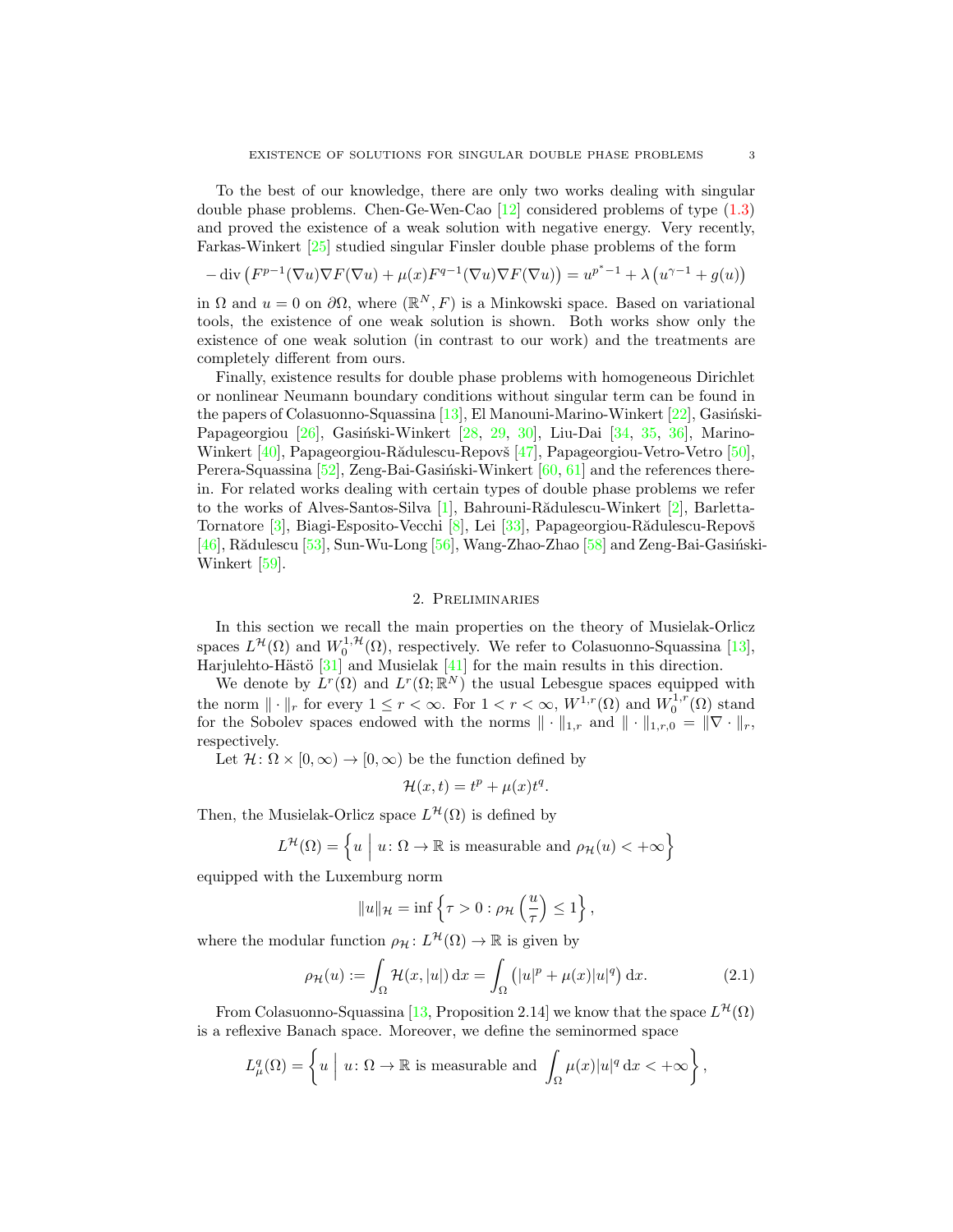which is endowed with the seminorm

$$
||u||_{q,\mu} = \left(\int_{\Omega} \mu(x)|u|^q dx\right)^{\frac{1}{q}}.
$$

In the same way we define  $L^q_\mu(\Omega;\mathbb{R}^N)$ .

The Musielak-Orlicz Sobolev space  $W^{1, \mathcal{H}}(\Omega)$  is defined by

$$
W^{1,\mathcal{H}}(\Omega) = \left\{ u \in L^{\mathcal{H}}(\Omega) \, : \, |\nabla u| \in L^{\mathcal{H}}(\Omega) \right\}
$$

equipped with the norm

$$
||u||_{1,\mathcal{H}} = ||\nabla u||_{\mathcal{H}} + ||u||_{\mathcal{H}},
$$

where  $\|\nabla u\|_{\mathcal{H}} = \|\nabla u\|_{\mathcal{H}}$ . The completion of  $C_0^{\infty}(\Omega)$  in  $W^{1,\mathcal{H}}(\Omega)$  is denoted by  $W_0^{1,\mathcal{H}}(\Omega)$  and from  $(H)(i)$  we have an equivalent norm on  $W_0^{1,\mathcal{H}}(\Omega)$  given by

$$
||u||_{1,\mathcal{H},0}=||\nabla u||_{\mathcal{H}},
$$

see Proposition 2.18(ii) of Crespo-Blanco-Gasiński-Harjulehto-Winkert  $[17]$ . We know that  $W^{1,\mathcal{H}}(\Omega)$  and  $W_0^{1,\mathcal{H}}(\Omega)$  are reflexive Banach spaces.

We have the following embedding results for the spaces  $L^{\mathcal{H}}(\Omega)$  and  $W_0^{1,\mathcal{H}}(\Omega)$ .

<span id="page-3-2"></span>**Proposition 2.1.** Let  $(H)(i)$  be satisfied. Then the following embeddings hold:

- (i)  $L^{\mathcal{H}}(\Omega) \hookrightarrow L^{r}(\Omega)$  and  $W_0^{1,\mathcal{H}}(\Omega) \hookrightarrow W_0^{1,r}(\Omega)$  are continuous for all  $r \in [1,p]$ ;
- (ii)  $W_0^{1,\mathcal{H}}(\Omega) \hookrightarrow L^r(\Omega)$  is continuous for all  $r \in [1,p^*];$
- (iii)  $W_0^{1,\mathcal{H}}(\Omega) \hookrightarrow L^r(\Omega)$  is compact for all  $r \in [1,p^*);$
- $(iv) L^{\mathcal{H}}(\Omega) \hookrightarrow L^q_{\mu}(\Omega)$  is continuous;
- (v)  $L^q(\Omega) \hookrightarrow L^{\mathcal{H}}(\Omega)$  is continuous.

The norm  $\|\cdot\|_{\mathcal{H}}$  and the modular function  $\rho_{\mathcal{H}}$  are related as follows, see Liu-Dai [\[34,](#page-17-20) Proposition 2.1].

<span id="page-3-1"></span>**Proposition 2.2.** Let (H)(i) be satisfied, let  $y \in L^{\mathcal{H}}(\Omega)$  and let  $\rho_{\mathcal{H}}$  be defined by [\(2.1\)](#page-2-1). Then the following hold:

- (i) If  $y \neq 0$ , then  $||y||_{\mathcal{H}} = \lambda$  if and only if  $\rho_{\mathcal{H}}(\frac{y}{\lambda}) = 1$ ;
- (ii)  $||y||_{\mathcal{H}} < 1$  (resp.  $> 1, = 1$ ) if and only if  $\rho_{\mathcal{H}}(y) < 1$  (resp.  $> 1, = 1$ );
- (iii) If  $||y||_{\mathcal{H}} < 1$ , then  $||y||_{\mathcal{H}}^q \le \rho_{\mathcal{H}}(y) \le ||y||_{\mathcal{H}}^p$ ;
- (iv) If  $||y||_{\mathcal{H}} > 1$ , then  $||y||_{\mathcal{H}}^p \le \rho_{\mathcal{H}}(y) \le ||y||_{\mathcal{H}}^q$ ;
- (v)  $||y||_{\mathcal{H}} \to 0$  if and only if  $\rho_{\mathcal{H}}(y) \to 0;$
- (vi)  $||y||_{\mathcal{H}} \rightarrow +\infty$  if and only if  $\rho_{\mathcal{H}}(y) \rightarrow +\infty$ .

Let  $A: W_0^{1, \mathcal{H}}(\Omega) \to W_0^{1, \mathcal{H}}(\Omega)^*$  be the nonlinear map defined by

<span id="page-3-0"></span>
$$
\langle A(u), \varphi \rangle_{\mathcal{H}} := \int_{\Omega} \left( |\nabla u|^{p-2} \nabla u + \mu(x) |\nabla u|^{q-2} \nabla u \right) \cdot \nabla \varphi \, dx \tag{2.2}
$$

for all  $u, \varphi \in W_0^{1,\mathcal{H}}(\Omega)$ , where  $\langle \cdot, \cdot \rangle_{\mathcal{H}}$  is the duality pairing between  $W_0^{1,\mathcal{H}}(\Omega)$  and its dual space  $W_0^{1,\mathcal{H}}(\Omega)^*$ . The operator  $A\colon W_0^{1,\mathcal{H}}(\Omega) \to W_0^{1,\mathcal{H}}(\Omega)^*$  has the following properties, see Liu-Dai [\[34\]](#page-17-20).

**Proposition 2.3.** The operator A defined by  $(2.2)$  is bounded (that is, it maps bounded sets into bounded sets), continuous, strictly monotone (hence maximal monotone) and it is of type  $(S_+)$ .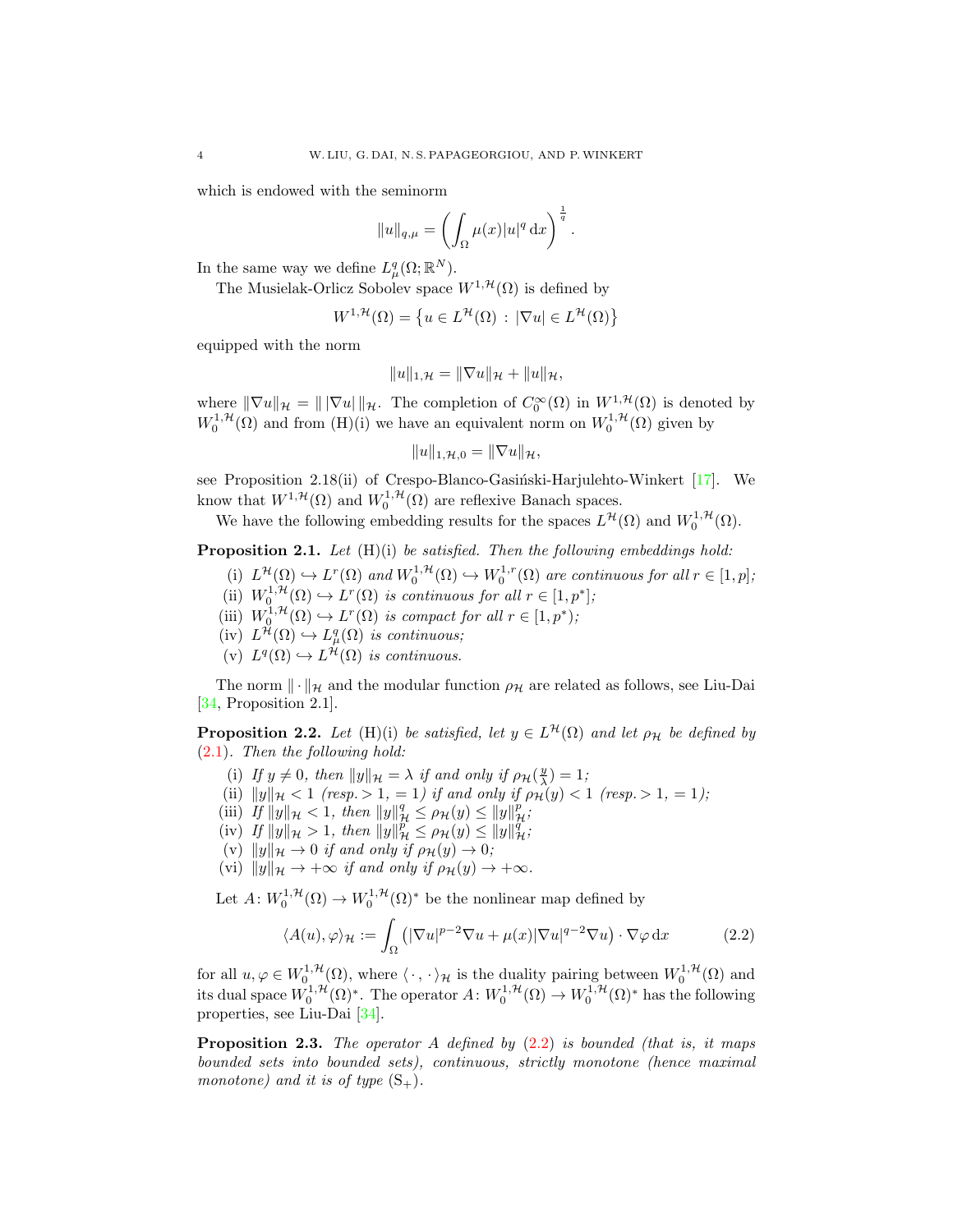#### 3. Proof of the main result

In this section we are going to prove our main result stated as Theorem [1.1](#page-1-2) in Section [1.](#page-0-2)

To this end, recall that  $\varphi_\lambda \colon W_0^{1,\mathcal{H}}(\Omega) \to \mathbb{R}$  is the corresponding energy function for problem  $(1.3)$  given by

$$
\varphi_{\lambda}(u) = \frac{1}{p} \|\nabla u\|_{p}^{p} + \frac{1}{q} \|\nabla u\|_{q,\mu}^{q} - \frac{1}{1-\gamma} \int_{\Omega} a(x)|u|^{1-\gamma} dx - \frac{\lambda}{r} \|u\|_{r}^{r}.
$$

Due to the presence of the singular term  $a(x)|u|^{1-\gamma}$  we know that  $\varphi_{\lambda}$  is not  $C^1$ . In order to overcome this, we will make use of the fibering method along with the Nehari manifold mentioned in the Introduction. Now we consider the fibering function  $\omega_u: [0, +\infty) \to \mathbb{R}$  for  $u \in W_0^{1, \mathcal{H}}(\Omega)$  defined by

$$
\omega_u(t) = \varphi_\lambda(tu) \quad \text{for all } t \ge 0.
$$

The Nehari manifold corresponding to the functional  $\varphi_{\lambda}$  is defined by

$$
\mathcal{N}_{\lambda} = \left\{ u \in W_0^{1, \mathcal{H}}(\Omega) \setminus \{0\} : \|\nabla u\|_p^p + \|\nabla u\|_{q,\mu}^q = \int_{\Omega} a(x)|u|^{1-\gamma} dx + \lambda \|u\|_r^r \right\}
$$

$$
= \left\{ u \in W_0^{1, \mathcal{H}}(\Omega) \setminus \{0\} : \omega_u'(1) = 0 \right\}.
$$

It is easy to see that  $\mathcal{N}_{\lambda}$  is smaller than  $W_0^{1,\mathcal{H}}(\Omega)$  and it contains the weak solutions of problem [\(1.3\)](#page-1-1). We will see that the functional  $\varphi_{\lambda}$  has nice properties restricted to  $\mathcal{N}_{\lambda}$  which fail globally. For our further considerations we need to decompose the set  $\mathcal{N}_{\lambda}$  in the following way:

$$
\mathcal{N}_{\lambda}^{+} = \{ u \in \mathcal{N}_{\lambda} : (p + \gamma - 1) ||\nabla u||_{p}^{p} + (q + \gamma - 1) ||\nabla u||_{q,\mu}^{q} - \lambda (r + \gamma - 1) ||u||_{r}^{r} > 0 \}
$$
  
\n
$$
= \{ u \in \mathcal{N}_{\lambda} : \omega_{u}''(1) > 0 \},
$$
  
\n
$$
\mathcal{N}_{\lambda}^{0} = \{ u \in \mathcal{N}_{\lambda} : (p + \gamma - 1) ||\nabla u||_{p}^{p} + (q + \gamma - 1) ||\nabla u||_{q,\mu}^{q} = \lambda (r + \gamma - 1) ||u||_{r}^{r} \}
$$
  
\n
$$
= \{ u \in \mathcal{N}_{\lambda} : \omega_{u}''(1) = 0 \},
$$
  
\n
$$
\mathcal{N}_{\lambda}^{-} = \{ u \in \mathcal{N}_{\lambda} : (p + \gamma - 1) ||\nabla u||_{p}^{p} + (q + \gamma - 1) ||\nabla u||_{q,\mu}^{q} - \lambda (r + \gamma - 1) ||u||_{r}^{r} < 0 \}
$$
  
\n
$$
= \{ u \in \mathcal{N}_{\lambda} : \omega_{u}''(1) < 0 \}.
$$

We start with the following proposition about the coercivity of the energy functional  $\varphi_{\lambda}$  restricted to  $\mathcal{N}_{\lambda}$ .

# <span id="page-4-1"></span>**Proposition 3.1.** Let hypotheses (H) be satisfied. Then  $\varphi_{\lambda}|_{\mathcal{N}_{\lambda}}$  is coercive.

*Proof.* Let  $u \in \mathcal{N}_{\lambda}$  with  $||u||_{1,\mathcal{H},0} > 1$ . From the definition of the Nehari manifold  $\mathcal{N}_{\lambda}$  we have

<span id="page-4-0"></span>
$$
-\frac{\lambda}{r}||u||_{r}^{r} = -\frac{1}{r}||\nabla u||_{p}^{p} - \frac{1}{r}||\nabla u||_{q,\mu}^{q} + \frac{1}{r}\int_{\Omega}a(x)|u|^{1-\gamma} dx.
$$
 (3.1)

Combining [\(3.1\)](#page-4-0) with  $\varphi_{\lambda}$  and applying Proposition [2.2\(](#page-3-1)iv) along with Theorem 13.17 of Hewitt-Stromberg [\[32,](#page-17-26) p. 196] gives

$$
\varphi_{\lambda}(u) = \left[\frac{1}{p} - \frac{1}{r}\right] \|\nabla u\|_{p}^{p} + \left[\frac{1}{q} - \frac{1}{r}\right] \|\nabla u\|_{q,\mu}^{q} + \left[\frac{1}{r} - \frac{1}{1-\gamma}\right] \int_{\Omega} a(x)|u|^{1-\gamma} dx
$$
  
\n
$$
\geq \left[\frac{1}{q} - \frac{1}{r}\right] \rho_{\mathcal{H}}(\nabla u) + \left[\frac{1}{r} - \frac{1}{1-\gamma}\right] \int_{\Omega} a(x)|u|^{1-\gamma} dx
$$
  
\n
$$
\geq c_{1} \|u\|_{1, \mathcal{H}, 0}^{p} - c_{2} \|u\|_{1, \mathcal{H}, 0}^{1-\gamma}
$$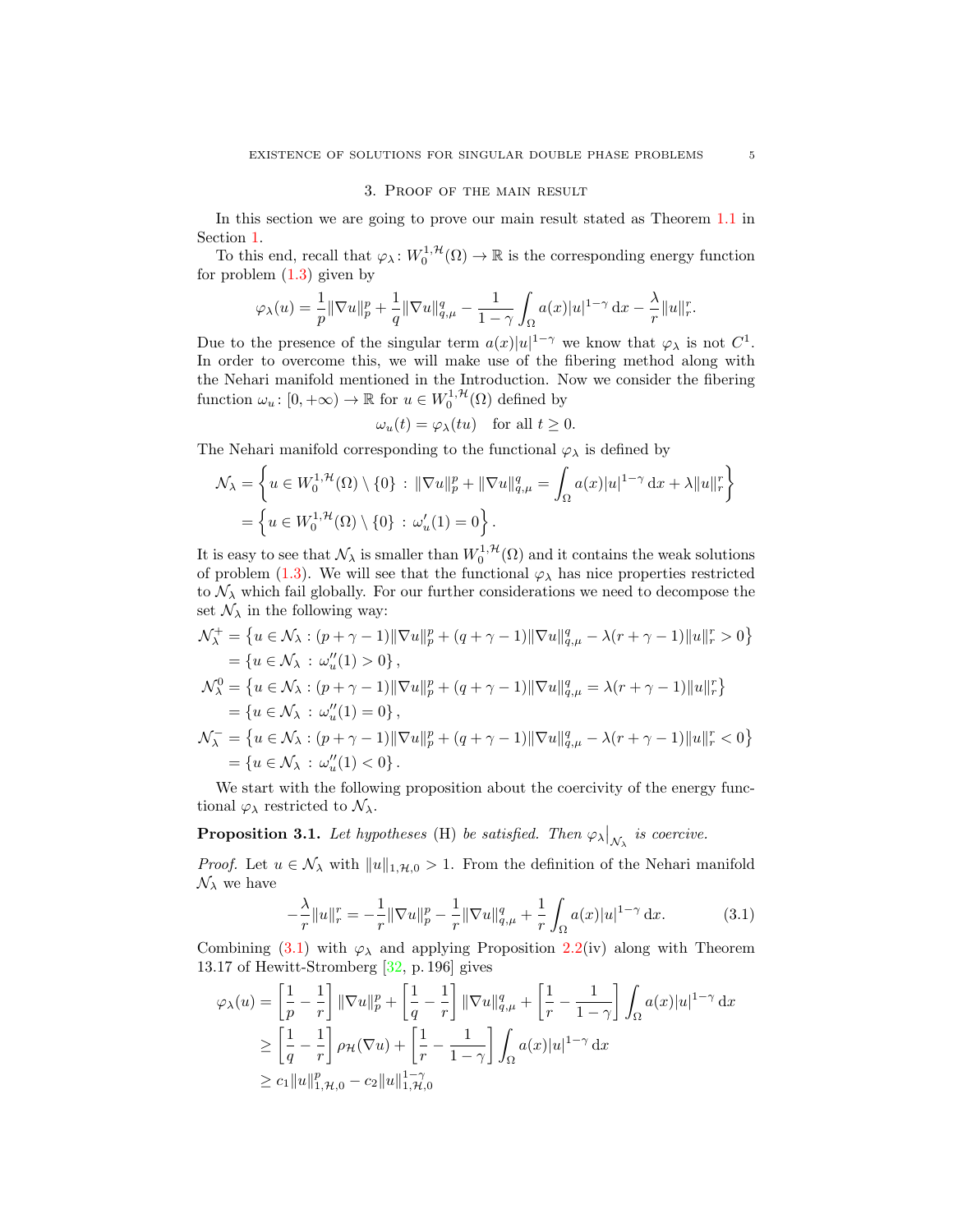for some  $c_1, c_2 > 0$  because of  $p < q < r$ . Hence, due to  $1 - \gamma < 1 < p$ , the assertion of the proposition follows.  $\Box$ 

Let  $m_{\lambda}^+ = \inf_{\mathcal{N}_{\lambda}^+} \varphi_{\lambda}$ .

<span id="page-5-6"></span>**Proposition 3.2.** Let hypotheses (H) be satisfied and suppose that  $\mathcal{N}^+_\lambda \neq \emptyset$ . Then  $m_\lambda^+ < 0.$ 

*Proof.* Let  $u \in \mathcal{N}_{\lambda}^+$ . First note that  $\mathcal{N}_{\lambda}^+ \subseteq \mathcal{N}_{\lambda}$  which implies that

$$
-\frac{1}{1-\gamma} \int_{\Omega} a(x)|u|^{1-\gamma} \, \mathrm{d}x = -\frac{1}{1-\gamma} \left( \|\nabla u\|_{p}^{p} + \|\nabla u\|_{q,\mu}^{q} \right) + \frac{\lambda}{1-\gamma} \|u\|_{r}^{r}.\tag{3.2}
$$

On the other hand, by definition of  $\mathcal{N}_{\lambda}^{+}$ , we have

<span id="page-5-1"></span><span id="page-5-0"></span>
$$
\lambda \|u\|_{r}^{r} < \frac{p+\gamma-1}{r+\gamma-1} \|\nabla u\|_{p}^{p} + \frac{q+\gamma-1}{r+\gamma-1} \|\nabla u\|_{q,\mu}^{q}.\tag{3.3}
$$

From  $(3.3)$  and  $(3.2)$  it follows that

$$
\varphi_{\lambda}(u) = \frac{1}{p} \|\nabla u\|_{p}^{p} + \frac{1}{q} \|\nabla u\|_{q,\mu}^{q} - \frac{1}{1-\gamma} \int_{\Omega} a(x)|u|^{1-\gamma} dx - \frac{\lambda}{r} \|u\|_{r}^{r}
$$
  
\n
$$
= \left[\frac{1}{p} - \frac{1}{1-\gamma}\right] \|\nabla u\|_{p}^{p} + \left[\frac{1}{q} - \frac{1}{1-\gamma}\right] \|\nabla u\|_{q,\mu}^{q} + \lambda \left[\frac{1}{1-\gamma} - \frac{1}{r}\right] \|u\|_{r}^{r}
$$
  
\n
$$
\leq \left[\frac{-(p+\gamma-1)}{p(1-\gamma)} + \frac{p+\gamma-1}{r+\gamma-1} \cdot \frac{r+\gamma-1}{r(1-\gamma)}\right] \|\nabla u\|_{p}^{p}
$$
  
\n
$$
+ \left[\frac{-(q+\gamma-1)}{q(1-\gamma)} + \frac{q+\gamma-1}{r+\gamma-1} \cdot \frac{r+\gamma-1}{r(1-\gamma)}\right] \|\nabla u\|_{q,\mu}^{q}
$$
  
\n
$$
= \frac{p+\gamma-1}{1-\gamma} \left[\frac{1}{r} - \frac{1}{p}\right] \|\nabla u\|_{p}^{p} + \frac{q+\gamma-1}{1-\gamma} \left[\frac{1}{r} - \frac{1}{q}\right] \|\nabla u\|_{q,\mu}^{q}
$$
  
\n
$$
< 0,
$$

since  $p < q < r$ . Hence,  $\varphi_{\lambda}|_{\mathcal{N}_{\lambda}^{+}} < 0$  and so  $m_{\lambda}^{+} < 0$ .

<span id="page-5-5"></span>**Proposition 3.3.** Let hypotheses (H) be satisfied. Then there exists  $\lambda^* > 0$  such that  $\mathcal{N}_{\lambda}^0 = \emptyset$  for all  $\lambda \in (0, \lambda^*)$ .

*Proof.* Arguing indirectly, suppose that for every  $\lambda^* > 0$  there exists  $\lambda \in (0, \lambda^*)$ such that  $\mathcal{N}_{\lambda}^0 \neq \emptyset$ . Hence, for any given  $\lambda > 0$ , we can find  $u \in \mathcal{N}_{\lambda}^0$  such that

$$
(p + \gamma - 1) \|\nabla u\|_p^p + (q + \gamma - 1) \|\nabla u\|_{q,\mu}^q = \lambda (r + \gamma - 1) \|u\|_r^r. \tag{3.4}
$$

Since  $u \in \mathcal{N}_{\lambda}$ , one also has

<span id="page-5-2"></span>
$$
(r + \gamma - 1) \|\nabla u\|_{p}^{p} + (r + \gamma - 1) \|\nabla u\|_{q,\mu}^{q}
$$
  
=  $(r + \gamma - 1) \int_{\Omega} a(x)|u|^{1-\gamma} dx + \lambda (r + \gamma - 1) \|u\|_{r}^{r}.$  (3.5)

Subtracting  $(3.4)$  from  $(3.5)$  yields

$$
(r-p)\|\nabla u\|_{p}^{p} + (r-q)\|\nabla u\|_{q,\mu}^{q} = (r+\gamma-1)\int_{\Omega}a(x)|u|^{1-\gamma} dx.
$$
 (3.6)

Applying Proposition [2.2\(](#page-3-1)iii), (iv), Theorem 13.17 of Hewitt-Stromberg [\[32,](#page-17-26) p. 196] and Proposition  $2.1(ii)$  $2.1(ii)$  we get from  $(3.6)$  that

<span id="page-5-4"></span><span id="page-5-3"></span>
$$
\min\left\{\|u\|_{1,\mathcal{H},0}^p,\|u\|_{1,\mathcal{H},0}^q\right\}\le c_3\|u\|_{1,\mathcal{H},0}^{1-\gamma}
$$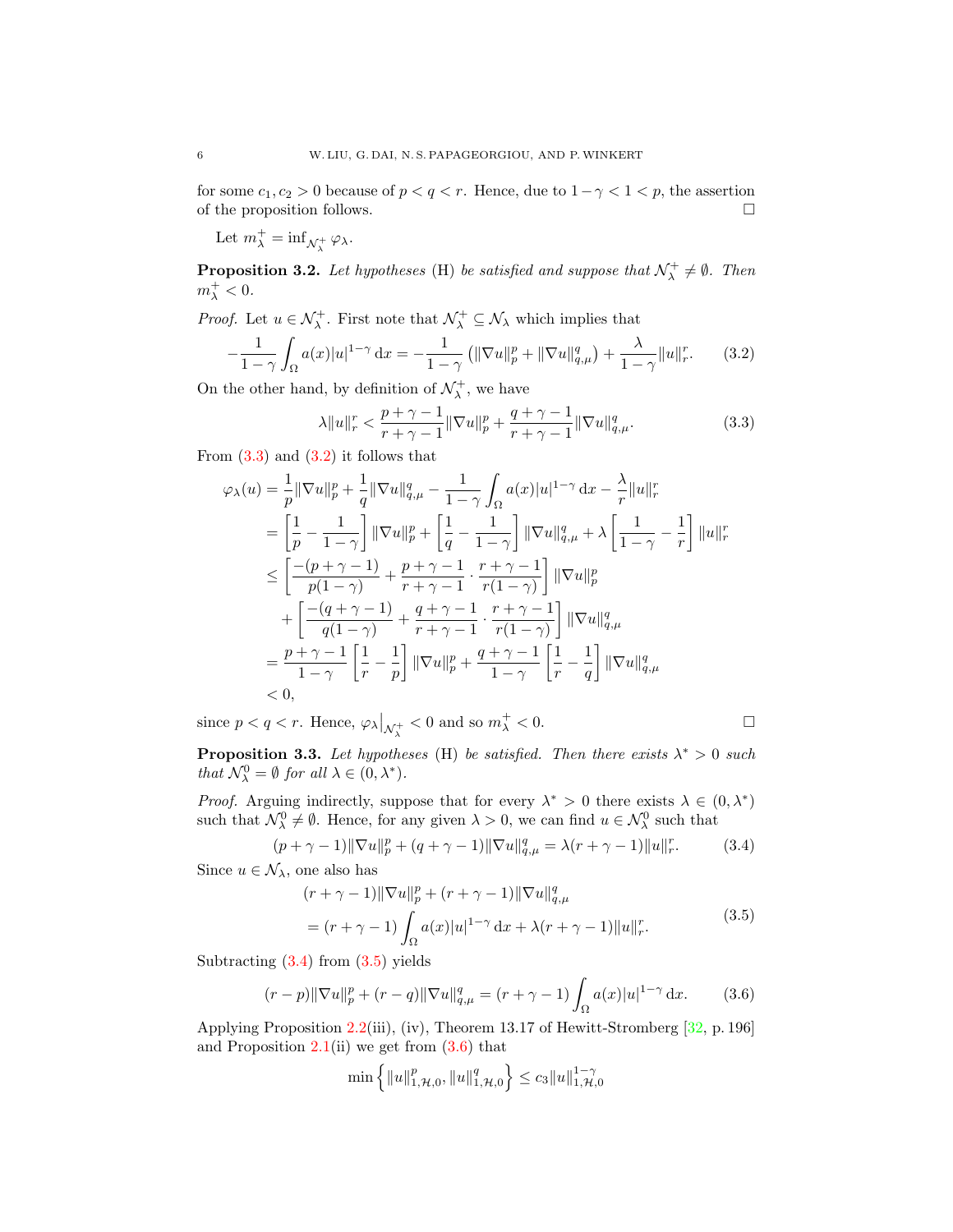for some  $c_3>0$  since  $1-\gamma<1< p< q< r.$  Hence

<span id="page-6-0"></span>
$$
||u||_{1,\mathcal{H},0} \le c_4 \tag{3.7}
$$

for some  $c_4 > 0$ .

On the other hand, from  $(3.4)$ , Proposition [2.2\(](#page-3-1)iii), (iv) and Proposition [2.1\(](#page-3-2)ii) we have

$$
\min\left\{\|u\|_{1,\mathcal{H},0}^p,\|u\|_{1,\mathcal{H},0}^q\right\} \leq \lambda c_5 \|u\|_{1,\mathcal{H},0}^r
$$

for some  $c_5 > 0$ . Consequently,

$$
||u||_{1,\mathcal{H},0} \ge \left(\frac{1}{\lambda c_5}\right)^{\frac{1}{r-p}}
$$
 or  $||u||_{1,\mathcal{H},0} \ge \left(\frac{1}{\lambda c_5}\right)^{\frac{1}{r-q}}$ .

If  $\lambda \to 0^+$ , due to  $p < q < r$ , then  $||u||_{1,\mathcal{H},0} \to +\infty$ , which contradicts [\(3.7\)](#page-6-0).

<span id="page-6-2"></span>**Proposition 3.4.** Let hypotheses (H) be satisfied. Then there exists  $\hat{\lambda}^* \in (0, \lambda^*]$ such that  $\mathcal{N}_{\lambda}^{\pm} \neq \emptyset$  for all  $\lambda \in (0, \hat{\lambda}^*)$ . In addition, for any  $\lambda \in (0, \hat{\lambda}^*)$ , there exists  $u^* \in \mathcal{N}^+_{\lambda}$  such that  $\varphi_{\lambda}(u^*) = m_{\lambda}^+ < 0$  and  $u^*(x) \geq 0$  for a. a.  $x \in \Omega$ .

*Proof.* Let  $u \in W_0^{1,\mathcal{H}}(\Omega) \setminus \{0\}$  and consider the function  $\hat{\psi}_u : (0, +\infty) \to \mathbb{R}$  defined by

$$
\hat{\psi}_u(t) = t^{p-r} \|\nabla u\|_p^p - t^{-r-\gamma+1} \int_{\Omega} a(x)|u|^{1-\gamma} dx.
$$

Since  $r - p < r + \gamma - 1$  we can find  $\hat{t}_0 > 0$  such that

$$
\hat{\psi}_u(\hat{t}_0) = \max_{t>0} \hat{\psi}_u(t).
$$

Thus,  $\hat{\psi}'_u(\hat{t}_0) = 0$ , that is,

$$
(p-r)\hat{t}_0^{p-r-1} \|\nabla u\|_p^p + (r+\gamma-1)\hat{t}_0^{-r-\gamma} \int_{\Omega} a(x)|u|^{1-\gamma} dx = 0.
$$

Hence

<span id="page-6-1"></span>
$$
\hat{t}_0 = \left[ \frac{(r+\gamma-1) \int_{\Omega} a(x)|u|^{1-\gamma} dx}{(r-p) \|\nabla u\|_p^p} \right]^{\frac{1}{p+\gamma-1}}.
$$

Moreover, we have

$$
\hat{\psi}_{u}\left(\hat{t}_{0}\right) = \frac{\left[(r-p)\|\nabla u\|_{p}^{p}\right]^{\frac{r-p}{p+\gamma-1}}}{\left[(r+\gamma-1)\int_{\Omega} a(x)|u|^{1-\gamma} dx\right]^{\frac{r-p}{p+\gamma-1}}} \|\nabla u\|_{p}^{p}
$$
\n
$$
-\frac{\left[(r-p)\|\nabla u\|_{p}^{p}\right]^{\frac{r+\gamma-1}{p+\gamma-1}}}{\left[(r+\gamma-1)\int_{\Omega} a(x)|u|^{1-\gamma} dx\right]^{\frac{r+\gamma-1}{p+\gamma-1}}} \int_{\Omega} a(x)|u|^{1-\gamma} dx
$$
\n
$$
=\frac{(r-p)^{\frac{r-p}{p+\gamma-1}} \|\nabla u\|_{p}^{\frac{p(r+\gamma-1)}{p+\gamma-1}}}{\left(r+\gamma-1\right)^{\frac{r-p}{p+\gamma-1}} \left[\int_{\Omega} a(x)|u|^{1-\gamma} dx\right]^{\frac{r-p}{p+\gamma-1}}}
$$
\n(3.8)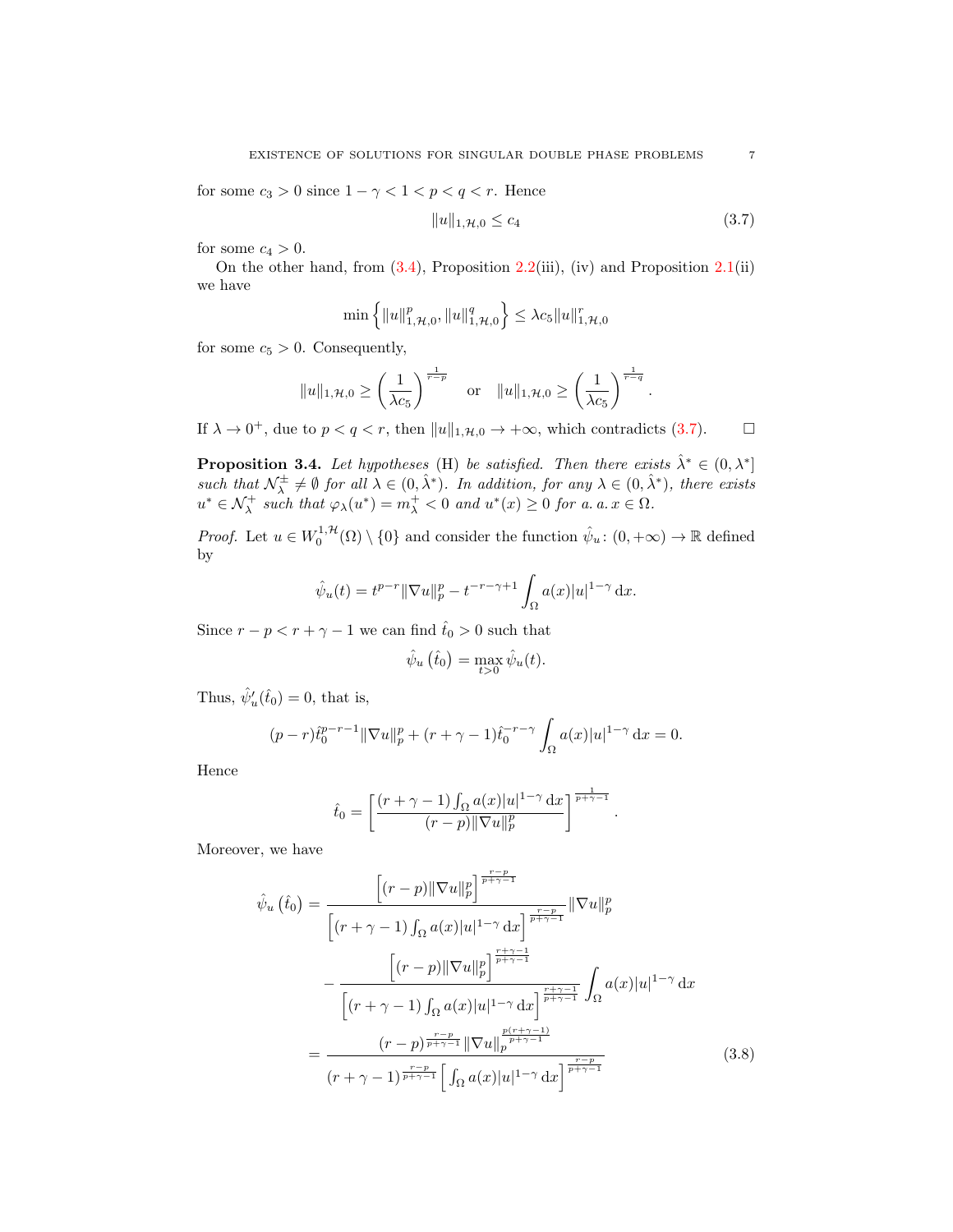$$
-\frac{(r-p)^{\frac{r+\gamma-1}{p+\gamma-1}}\|\nabla u\|_{p}^{\frac{p(r+\gamma-1)}{p+\gamma-1}}}{(r+\gamma-1)^{\frac{r+\gamma-1}{p+\gamma-1}}\Big[\int_{\Omega}a(x)|u|^{1-\gamma}\,\mathrm{d}x\Big]^{\frac{r-p}{p+\gamma-1}}}
$$

$$
=\frac{p+\gamma-1}{r-p}\left[\frac{r-p}{r+\gamma-1}\right]^{\frac{r+\gamma-1}{p+\gamma-1}}\frac{\|\nabla u\|_{p}^{\frac{p(r+\gamma-1)}{p+\gamma-1}}}{\Big[\int_{\Omega}a(x)|u|^{1-\gamma}\,\mathrm{d}x\Big]^{\frac{r-p}{p+\gamma-1}}}.
$$

Let S be the best constant of the Sobolev embedding  $W_0^{1,p}(\Omega) \to L^{p^*}(\Omega)$ , that is,  $||S||u||_{p^{*}}^{p} \leq ||\nabla u||_{p}^{p}$  $(3.9)$ 

Moreover, we have

<span id="page-7-1"></span><span id="page-7-0"></span>
$$
\int_{\Omega} a(x)|u|^{1-\gamma} dx \le c_6 \|u\|_{p^*}^{1-\gamma}
$$
\n(3.10)

for some  $c_6 > 0$ . Combining  $(3.8)$ ,  $(3.9)$  and  $(3.10)$  gives

$$
\hat{\psi}_{u}(\hat{t}_{0}) - \lambda \|u\|_{r}^{r}
$$
\n
$$
= \frac{p + \gamma - 1}{r - p} \left[ \frac{r - p}{r + \gamma - 1} \right]^{\frac{r + \gamma - 1}{p + \gamma - 1}} \frac{\|\nabla u\|_{p}^{\frac{p(r + \gamma - 1)}{p + \gamma - 1}}}{\left[\int_{\Omega} a(x)|u|^{1 - \gamma} dx\right]^{\frac{r - p}{p + \gamma - 1}}} - \lambda \|u\|_{r}^{r}
$$
\n
$$
\geq \frac{p + \gamma - 1}{r - p} \left[ \frac{r - p}{r + \gamma - 1} \right]^{\frac{r + \gamma - 1}{p + \gamma - 1}} \frac{S^{\frac{r + \gamma - 1}{p + \gamma - 1}}}{\left(\int_{C_{6}}^{\infty} \|u\|_{p^{*}}^{p + \gamma - 1}} \frac{\left(\|u\|_{p^{*}}^{p}\right)^{\frac{r + \gamma - 1}{p + \gamma - 1}}}{\left(\int_{C_{6}}^{\infty} \|u\|_{p^{*}}^{1 - \gamma}\right)^{\frac{r - p}{p + \gamma - 1}}} - \lambda c_{7} \|u\|_{p^{*}}^{r}
$$
\n
$$
= \left[c_{8} - \lambda c_{7}\right] \|u\|_{p^{*}}^{r}
$$

for some  $c_7, c_8 > 0$ . Therefore, there exists  $\hat{\lambda}^* \in (0, \lambda^*]$  independent of u such that

$$
\hat{\psi}_u\left(\hat{t}_0\right) - \lambda \|u\|_r^r > 0 \quad \text{for all } \lambda \in \left(0, \hat{\lambda}^*\right). \tag{3.11}
$$

Now consider the function  $\psi_u : (0, +\infty) \to \mathbb{R}$  defined by

$$
\psi_u(t) = t^{p-r} \|\nabla u\|_p^p + t^{q-r} \|\nabla u\|_{q,\mu}^q - t^{-r-\gamma+1} \int_{\Omega} a(x)|u|^{1-\gamma} dx.
$$

Since  $r - q < r - p < r + \gamma - 1$  we can find  $t_0 > 0$  such that

<span id="page-7-4"></span><span id="page-7-2"></span>
$$
\psi_u(t_0) = \max_{t>0} \psi_u(t).
$$

Because of  $\psi_u \ge \hat{\psi}_u$  and due to [\(3.11\)](#page-7-2) (note that there the choice of  $\hat{\lambda}^*$  is independent of u) we can find  $\hat{\lambda}^* \in (0, \lambda^*]$  independent of u such that

$$
\psi_u(t_0) - \lambda ||u||_r^r > 0
$$
 for all  $\lambda \in (0, \hat{\lambda}^*)$ .

Thus there exist  $t_1 < t_0 < t_2$  such that

<span id="page-7-3"></span>
$$
\psi_u(t_1) = \lambda \|u\|_r^r = \psi_u(t_2)
$$
 and  $\psi'_u(t_2) < 0 < \psi'_u(t_1)$ , (3.12)

where

$$
\psi'_u(t) = (p-r)t^{p-r-1} \|\nabla u\|_p^p + (q-r)t^{q-r-1} \|\nabla u\|_{q,\mu}^q
$$
  

$$
-(-r-\gamma+1)t^{-r-\gamma} \int_{\Omega} a(x)|u|^{1-\gamma} dx.
$$
 (3.13)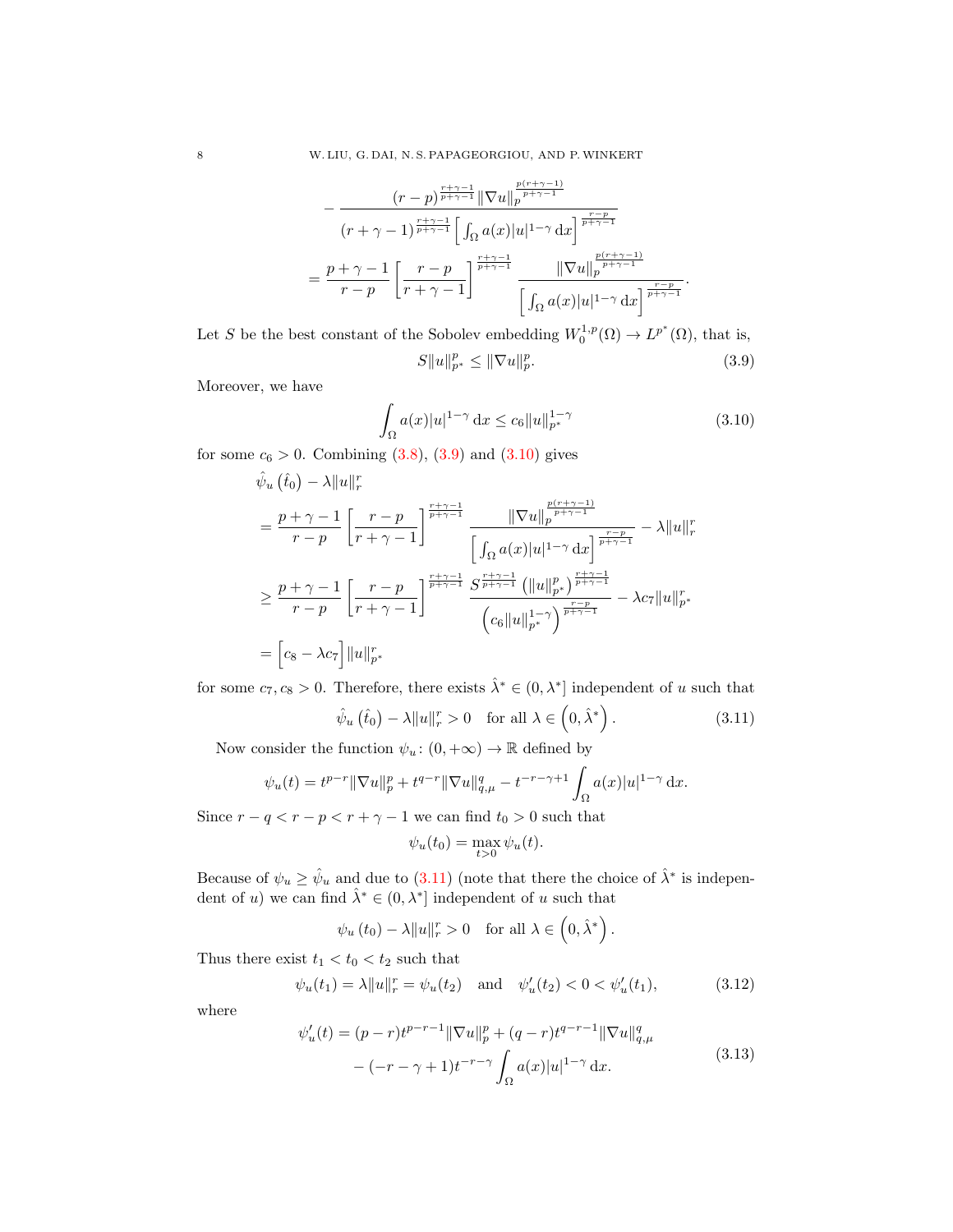Note that  $t_1, t_2$  are the only numbers which fulfill the equality in [\(3.12\)](#page-7-3).

Recall that the fibering function  $\omega_u : [0, +\infty) \to \mathbb{R}$  is given by

<span id="page-8-1"></span>
$$
\omega_u(t) = \varphi_\lambda(tu) \quad \text{for all } t \ge 0.
$$

Clearly,  $\omega_u \in C^\infty((0,\infty))$ . We have

$$
\omega'_u(t_1) = t_1^{p-1} \|\nabla u\|_p^p + t_1^{q-1} \|\nabla u\|_{q,\mu}^q - t_1^{-\gamma} \int_{\Omega} a(x)|u|^{1-\gamma} dx - \lambda t_1^{r-1} \|u\|_r^r
$$

and

$$
\omega_{u}''(t_{1}) = (p-1)t_{1}^{p-2} \|\nabla u\|_{p}^{p} + (q-1)t_{1}^{q-2} \|\nabla u\|_{q,\mu}^{q} + \gamma t_{1}^{-\gamma-1} \int_{\Omega} a(x)|u|^{1-\gamma} dx - \lambda(r-1)t_{1}^{r-2} \|u\|_{r}^{r}.
$$
\n(3.14)

From  $(3.12)$  we obtain

$$
t_1^{p-r} \|\nabla u\|_p^p + t_1^{q-r} \|\nabla u\|_{q,\mu}^q - t_1^{-r-\gamma+1} \int_{\Omega} a(x)|u|^{1-\gamma} \, \mathrm{d}x = \lambda \|u\|_r^r,
$$

which implies by multiplying with  $\gamma t_1^{r-2}$  and  $-(r-1)t_1^{r-2}$ , respectively, that

$$
\gamma t_1^{p-2} \|\nabla u\|_p^p + \gamma t_1^{q-2} \|\nabla u\|_{q,\mu}^q - \gamma \lambda t_1^{r-2} \|u\|_r^r = \gamma t_1^{-\gamma-1} \int_{\Omega} a(x)|u|^{1-\gamma} dx \qquad (3.15)
$$

and

<span id="page-8-3"></span><span id="page-8-2"></span><span id="page-8-0"></span>
$$
-(r-1)t_1^{p-2} \|\nabla u\|_p^p - (r-1)t_1^{q-2} \|\nabla u\|_{q,\mu}^q
$$
  
+ 
$$
(r-1)t_1^{-\gamma-1} \int_{\Omega} a(x)|u|^{1-\gamma} dx
$$
  
= 
$$
-\lambda(r-1)t_1^{r-2} \|u\|_r^r.
$$
 (3.16)

Applying  $(3.15)$  in  $(3.14)$  gives

$$
\omega_{u}''(t_{1}) = (p + \gamma - 1)t_{1}^{p-2} \|\nabla u\|_{p}^{p} + (q + \gamma - 1)t_{1}^{q-2} \|\nabla u\|_{q,\mu}^{q}
$$

$$
- \lambda (r + \gamma - 1)t_{1}^{r-2} \|u\|_{r}^{r}
$$

$$
= t_{1}^{-2} \Big[ (p + \gamma - 1)t_{1}^{p} \|\nabla u\|_{p}^{p} + (q + \gamma - 1)t_{1}^{q} \|\nabla u\|_{q,\mu}^{q}
$$
(3.17)
$$
- \lambda (r + \gamma - 1)t_{1}^{r} \|u\|_{r}^{r} \Big].
$$

On the other hand, applying [\(3.16\)](#page-8-2) in [\(3.14\)](#page-8-1) and using the representation in [\(3.13\)](#page-7-4) leads to

$$
\omega''_u(t_1) = (p-r)t_1^{p-2} \|\nabla u\|_p^p + (q-r)t_1^{q-2} \|\nabla u\|_{q,\mu}^q
$$

$$
+ (r+\gamma-1)t_1^{-\gamma-1} \int_{\Omega} a(x)|u|^{1-\gamma} dx
$$

$$
= t_1^{1-r} \psi'_u(t_1) > 0.
$$
 (3.18)

<span id="page-8-4"></span>From  $(3.17)$  and  $(3.18)$  it follows that

 $(p + \gamma - 1)t_1^p \|\nabla u\|_p^p + (q + \gamma - 1)t_1^q \|\nabla u\|_{q,\mu}^q - \lambda(r + \gamma - 1)t_1^r \|u\|_r^r > 0,$ which implies

$$
t_1 u \in \mathcal{N}_{\lambda}^+
$$
 for all  $\lambda \in (0, \hat{\lambda}^*]$ .

Hence,  $\mathcal{N}_{\lambda}^{+} \neq \emptyset$ .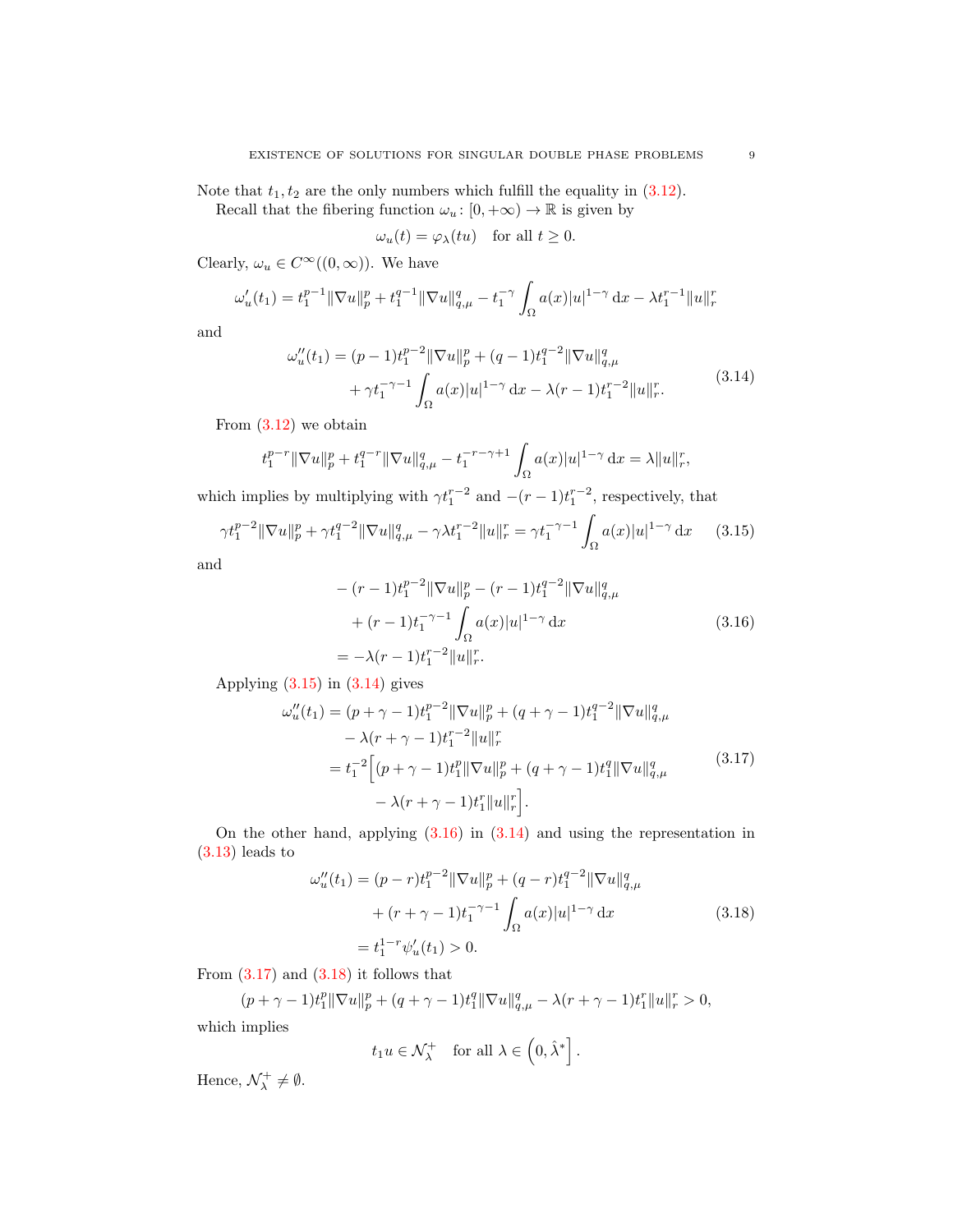Using similar arguments for the point  $t_2$  (see [\(3.12\)](#page-7-3)), we can show that  $\mathcal{N}_\lambda^- \neq \emptyset$ . This shows the first assertion of the proposition. Let us now prove the second one.

To this end, let  $\{u_n\}_{n\in\mathbb{N}}\subset \mathcal{N}^+_\lambda$  be a minimizing sequence, that is,

<span id="page-9-1"></span><span id="page-9-0"></span>
$$
\varphi_{\lambda}(u_n) \searrow m_{\lambda}^+ < 0 \quad \text{as } n \to \infty. \tag{3.19}
$$

Recall that  $\mathcal{N}^+_\lambda \subset \mathcal{N}_\lambda$  and so we conclude from Proposition [3.1](#page-4-1) that  $\{u_n\}_{n\in\mathbb{N}}\subset$  $W_0^{1, \mathcal{H}}(\Omega)$  is bounded. Therefore, we may assume that

$$
u_n \rightharpoonup u^*
$$
 in  $W_0^{1,\mathcal{H}}(\Omega)$  and  $u_n \rightharpoonup u^*$  in  $L^r(\Omega)$ . (3.20)

From  $(3.19)$  and  $(3.20)$  we know that

$$
\varphi_{\lambda}(u^*) \leq \liminf_{n \to +\infty} \varphi_{\lambda}(u_n) < 0 = \varphi_{\lambda}(0).
$$

Hence,  $u^* \neq 0$ .

Claim:  $\liminf_{n\to+\infty} \rho_{\mathcal{H}}(u_n) = \rho_{\mathcal{H}}(u^*)$ Suppose, by contradiction, that

$$
\liminf_{n \to +\infty} \rho_{\mathcal{H}}(u_n) > \rho_{\mathcal{H}}(u^*).
$$

Then, by using  $(3.12)$ , we have

$$
\liminf_{n \to +\infty} \omega'_{u_n}(t_1)
$$
\n
$$
= \liminf_{n \to +\infty} \left[ t_1^{p-1} \|\nabla u_n\|_p^p + t_1^{q-1} \|\nabla u_n\|_{q,\mu}^q - t_1^{-\gamma} \int_{\Omega} a(x)|u_n|^{1-\gamma} dx - \lambda t_1^{r-1} \|u_n\|_r^r \right]
$$
\n
$$
> t_1^{p-1} \|\nabla u^*\|_p^p + t_1^{q-1} \|\nabla u^*\|_{q,\mu}^q - t_1^{-\gamma} \int_{\Omega} a(x)|u^*|^{1-\gamma} dx - \lambda t_1^{r-1} \|u^*\|_r^r
$$
\n
$$
= \omega'_{u^*}(t_1) = t_1^{r-1} \left[ \psi_{u^*}(t_1) - \lambda \|u^*\|_r^r \right] = 0,
$$

which implies the existence of  $n_0 \in \mathbb{N}$  such that  $\omega'_{u_n}(t_1) > 0$  for all  $n > n_0$ . Recall that  $u_n \in \mathcal{N}_{\lambda}^+ \subset \mathcal{N}_{\lambda}$  and  $\omega'_{u_n}(t) = t^{r-1} \left[ \psi_{u_n}(t) - \lambda \|\mathring{u}_n\|_r^r \right]$ . Thus we have  $\omega'_{u_n}(t) < 0$ for all  $t \in (0,1)$  and  $\omega'_{u_n}(1) = 0$ . Therefore,  $t_1 > 1$ .

Since  $\omega_{u^*}$  is decreasing on  $(0, t_1]$ , we have

$$
\varphi_{\lambda}(t_1u^*) \leq \varphi_{\lambda}(u^*) < m_{\lambda}^+.
$$

Recall that  $t_1u^* \in \mathcal{N}^+_{\lambda}$ . So we obtain that

$$
m_{\lambda}^{+}\leq \varphi _{\lambda}\left( t_{1}u^{*}\right)
$$

a contradiction. So the Claim is proved.

From the Claim we know that we can find a subsequence (still denoted by  $u_n$ ) such that  $\rho_{\mathcal{H}}(u_n) \to \rho_{\mathcal{H}}(u^*)$ . It follows from Proposition [2.2\(](#page-3-1)v) that  $u_n \to u$  in  $W_0^{1,\mathcal{H}}(\Omega)$ . This implies  $\varphi_\lambda(u_n) \to \varphi_\lambda(u^*)$ , and consequently,  $\varphi_\lambda(u^*) = m_\lambda^+$ . Since  $u_n \in \mathcal{N}^+_{\lambda}$  for all  $n \in \mathbb{N}$ , we have

$$
(p+\gamma-1)\|\nabla u_n\|_p^p + (q+\gamma-1)\|\nabla u_n\|_{q,\mu}^q - \lambda(r+\gamma-1)\|u_n\|_r^r > 0.
$$

Letting  $n \to +\infty$  gives

<span id="page-9-2"></span>
$$
(p + \gamma - 1) \|\nabla u^*\|_p^p + (q + \gamma - 1) \|\nabla u^*\|_{q,\mu}^q - \lambda (r + \gamma - 1) \|u^*\|_r^r \ge 0. \tag{3.21}
$$

Recall that  $\lambda \in (0, \hat{\lambda}^*)$  and  $\hat{\lambda}^* \leq \lambda^*$ . Then, from Proposition [3.3](#page-5-5) we know that equality in [\(3.21\)](#page-9-2) cannot occur. Therefore, we conclude that  $u^* \in \mathcal{N}_{\lambda}^+$ . Since we can use  $|u^*|$  instead of  $u^*$ , we may assume that  $u^*(x) \geq 0$  for a.a.  $x \in \Omega$  with  $u^* \neq 0$ . The proof is finished.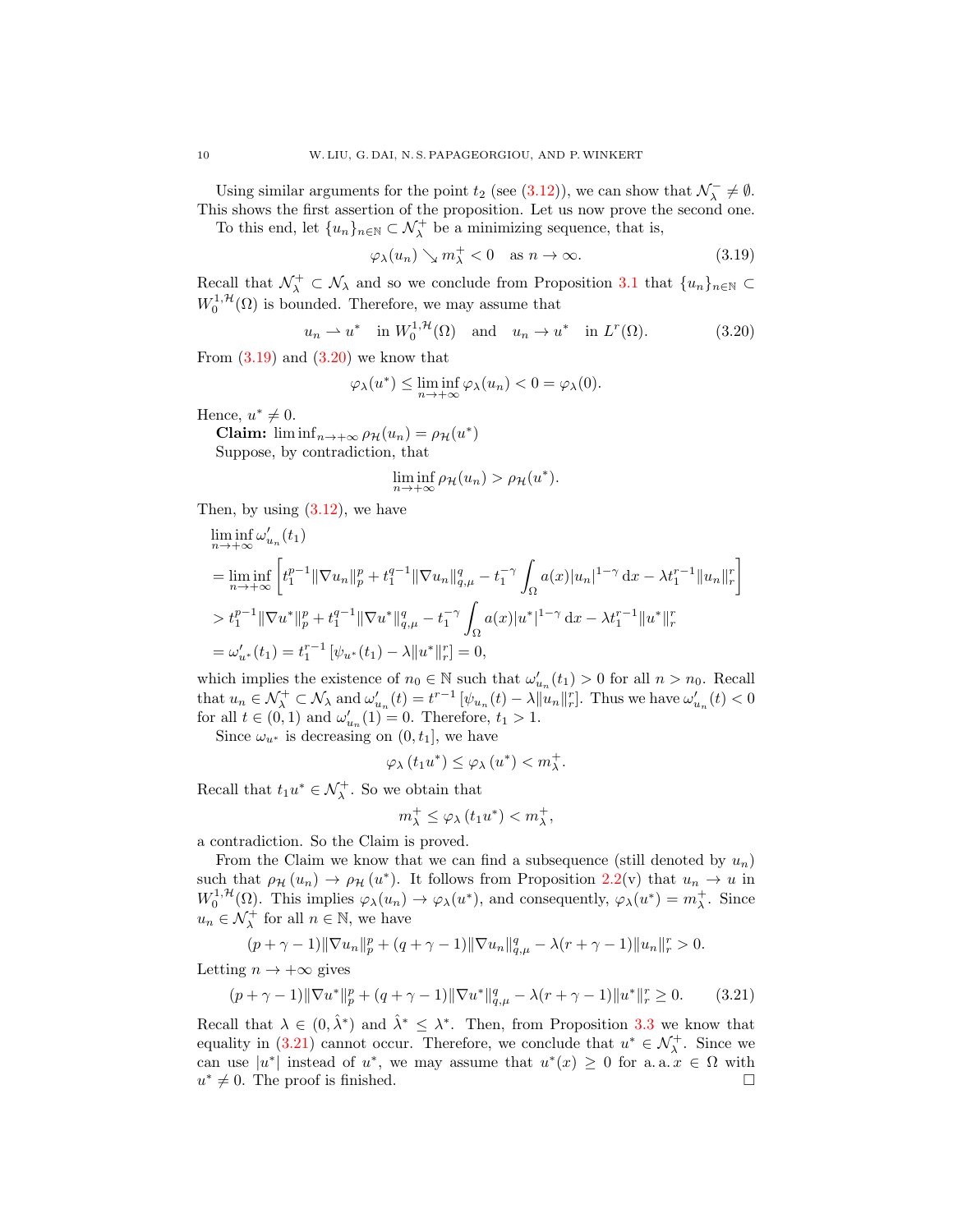In what follows, for  $\varepsilon > 0$ , we denote

$$
B_{\varepsilon}(0) = \left\{ u \in W_0^{1,\mathcal{H}}(\Omega) : ||u||_{1,\mathcal{H},0} < \varepsilon \right\}.
$$

The next lemma is motivated by Lemma 3 of Sun-Wu-Long [\[56\]](#page-18-22). This lemma is helpful in order to show that  $u^*$  is a local minimizer of  $\varphi_\lambda$  (see Proposition [3.6\)](#page-10-0) and from this we conclude that  $u^*$  is a weak solution of  $(1.3)$  (see Proposition [3.7\)](#page-11-0).

<span id="page-10-4"></span>**Lemma 3.5.** Let hypotheses (H) be satisfied and let  $u \in \mathcal{N}_{\lambda}^{\pm}$ . Then there exist  $\varepsilon > 0$  and a continuous function  $\vartheta : B_{\varepsilon}(0) \to (0, \infty)$  such that

$$
\vartheta(0) = 1 \quad \text{and} \quad \vartheta(y)(u+y) \in \mathcal{N}_{\lambda}^{\pm} \quad \text{for all } y \in B_{\varepsilon}(0).
$$

*Proof.* We show the proof only for  $\mathcal{N}_{\lambda}^{+}$ , the proof for  $\mathcal{N}_{\lambda}^{-}$  works in a similar way. To this end, let  $\zeta: W_0^{1,\mathcal{H}}(\Omega) \times (0,\infty) \to \mathbb{R}$  be defined by

$$
\zeta(y,t) = t^{p+\gamma-1} \|\nabla(u+y)\|_{p}^{p} + t^{q+\gamma-1} \|\nabla(u+y)\|_{q,\mu}^{q} - \int_{\Omega} a(x)|u+y|^{1-\gamma} dx
$$

$$
- \lambda t^{r+\gamma-1} \|u+y\|_{r}^{r} \quad \text{for all } y \in W_{0}^{1,\mathcal{H}}(\Omega).
$$

Since  $u \in \mathcal{N}_{\lambda}^+ \subset \mathcal{N}_{\lambda}$ , one has  $\zeta(0,1) = 0$ . Because of  $u \in \mathcal{N}_{\lambda}^+$ , it follows that

$$
\zeta'_t(0,1)=(p+\gamma-1)\|\nabla u\|_p^p+(q+\gamma-1)\|\nabla u\|_{q,\mu}^q-\lambda(r+\gamma-1)\|u\|_r^r>0.
$$

Then, by the implicit function theorem, see, for example, Gasinski-Papageorgiou [\[27,](#page-17-27) p. 481], there exist  $\varepsilon > 0$  and a continuous function  $\vartheta: B_{\varepsilon}(0) \to (0, \infty)$  such that

$$
\vartheta(0) = 1
$$
 and  $\vartheta(y)(u + y) \in \mathcal{N}_{\lambda}$  for all  $y \in B_{\varepsilon}(0)$ .

Choosing  $\varepsilon > 0$  small enough, we also have

$$
\vartheta(0) = 1
$$
 and  $\vartheta(y)(u + y) \in N_{\lambda}^{+}$  for all  $y \in B_{\varepsilon}(0)$ .

<span id="page-10-0"></span>**Proposition 3.6.** Let hypotheses (H) be satisfied, let  $h \in W_0^{1, H}(\Omega)$  and let  $\lambda \in$  $(0, \hat{\lambda}^*)$ . Then there exists  $b > 0$  such that  $\varphi_{\lambda}(u^*) \leq \varphi_{\lambda}(u^* + th)$  for all  $t \in [0, b]$ .

*Proof.* We introduce the function  $\eta_h: [0, +\infty) \to \mathbb{R}$  defined by

$$
\eta_h(t) = (p-1) \|\nabla u^* + t \nabla h\|_p^p + (q-1) \|\nabla u^* + t \nabla h\|_{q,\mu}^q \n+ \gamma \int_{\Omega} a(x) |u^* + th|^{1-\gamma} dx - \lambda(r-1) \|u^* + th\|_r^r.
$$
\n(3.22)

Recall that  $u^* \in \mathcal{N}^+_{\lambda} \subseteq \mathcal{N}_{\lambda}$ , see Proposition [3.4.](#page-6-2) This implies

$$
\gamma \int_{\Omega} a(x) |u^*|^{1-\gamma} dx = \gamma ||\nabla u^*||_p^p + \gamma ||\nabla u^*||_{q,\mu}^q - \lambda \gamma ||u^*||_r^r \qquad (3.23)
$$

and

$$
(p + \gamma - 1) \|\nabla u^*\|_p^p + (q + \gamma - 1) \|\nabla u^*\|_{q,\mu}^q - \lambda (r + \gamma - 1) \|u^*\|_r^r > 0. \tag{3.24}
$$

Combining [\(3.22\)](#page-10-1), [\(3.23\)](#page-10-2) and [\(3.24\)](#page-10-3) we see that  $\eta_h(0) > 0$ . Since  $\eta_h: [0, +\infty) \to \mathbb{R}$ is continuous we can find  $b_0 > 0$  such that

<span id="page-10-5"></span><span id="page-10-3"></span><span id="page-10-2"></span><span id="page-10-1"></span>
$$
\eta_h(t) > 0 \quad \text{for all } t \in [0, b_0].
$$

Lemma [3.5](#page-10-4) implies that for every  $t \in [0, b_0]$  we can find  $\vartheta(t) > 0$  such that

$$
\vartheta(t) (u^* + th) \in \mathcal{N}_{\lambda}^+
$$
 and  $\vartheta(t) \to 1$  as  $t \to 0^+$ . (3.25)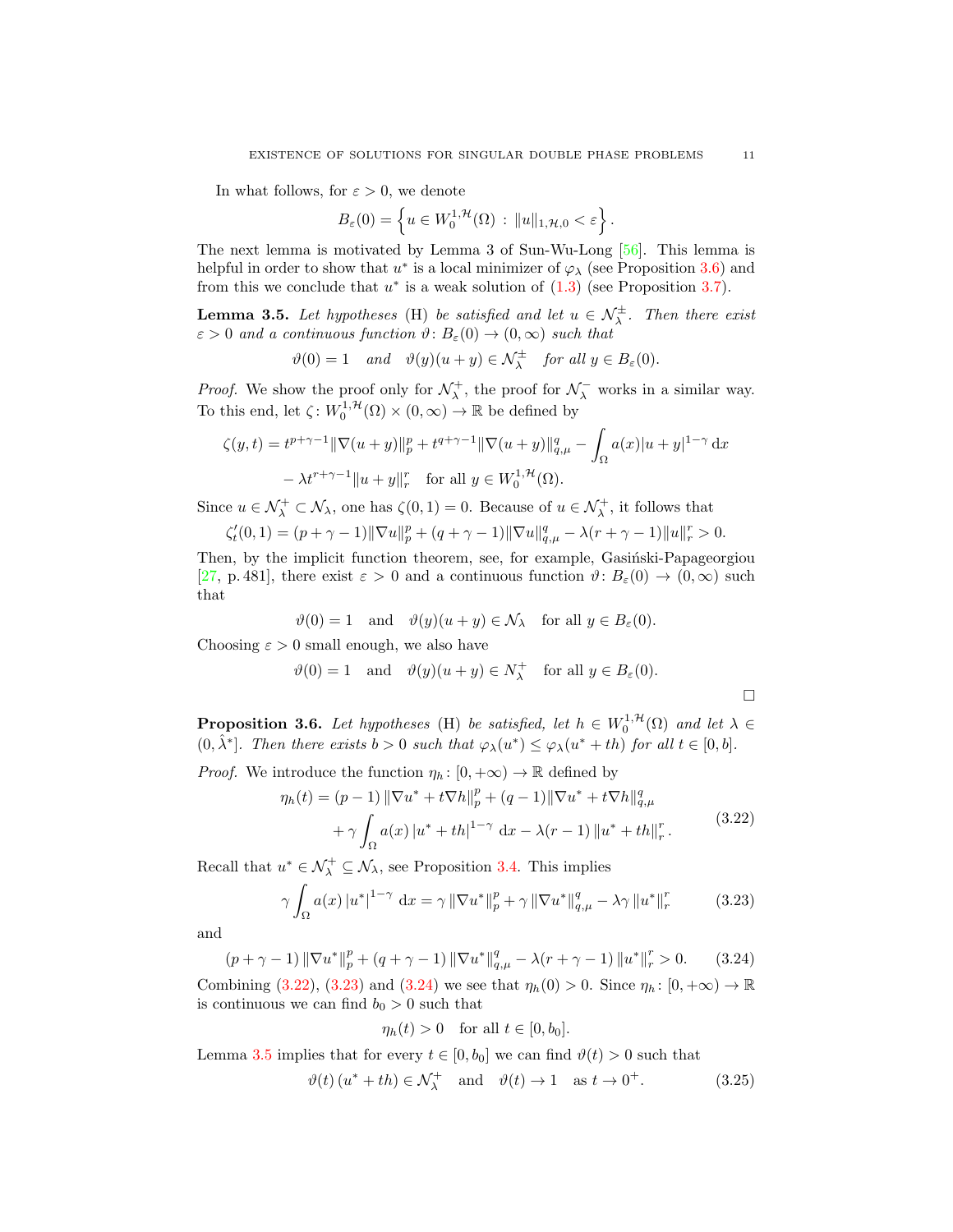From Proposition [3.4](#page-6-2) we know that

<span id="page-11-1"></span>
$$
m_{\lambda}^{+} = \varphi_{\lambda}(u^{*}) \le \varphi_{\lambda}(\vartheta(t)(u^{*} + th)) \quad \text{for all } t \in [0, b_{0}].
$$
 (3.26)

From  $\omega''_{u^*}(1) > 0$  and the continuity in t, we have  $\omega''_{u^*+th}(1) > 0$  for  $t \in [0,b]$ with  $b \in (0, b_0]$ . Combining this with  $(3.26)$  gives

$$
m_{\lambda}^{+} = \varphi_{\lambda}(u^{*}) \leq \varphi_{\lambda}(\vartheta(t)(u^{*} + th)) = \omega_{u^{*} + th}(\vartheta(t)) \leq \omega_{u^{*} + th}(1) = \varphi_{\lambda}(u^{*} + th)
$$
  
for all  $t \in [0, b]$ .

The next proposition shows that  $\mathcal{N}_{\lambda}^{+}$  is a natural constraint for the energy functional  $\varphi_{\lambda}$ , see Papageorgiou-Rădulescu-Repovš [\[48,](#page-18-26) p. 425].

<span id="page-11-0"></span>**Proposition 3.7.** Let hypotheses (H) be satisfied and let  $\lambda \in (0, \hat{\lambda}^*]$ . Then  $u^*$  is a weak solution of problem [\(1.3\)](#page-1-1) such that  $\varphi_{\lambda}(u^*) < 0$ .

*Proof.* From Proposition [3.4](#page-6-2) we know that  $u^* \geq 0$  for a. a.  $x \in \Omega$  and  $\varphi_{\lambda}(u^*) < 0$ .

Let us prove that  $u^* > 0$  for a. a.  $x \in \Omega$ . We argue indirectly and suppose there is a set D with positive measure such that  $u^*(x) = 0$  for a.a.  $x \in D$ . Now let  $h \in W_0^{1,\mathcal{H}}(\Omega)$  with  $h > 0$  and let  $t \in (0,b)$ , where b is from Proposition [3.6.](#page-10-0) Then we have  $(u^* + th)^{1-\gamma} > (u^*)^{1-\gamma}$  for a. a.  $x \in D$ . Applying this fact along with Proposition [3.6](#page-10-0) results in

$$
0 \leq \frac{\varphi_{\lambda}(u^{*}+th)-\varphi_{\lambda}(u^{*})}{t} = \frac{1}{p} \frac{\|\nabla(u^{*}+th)\|_{p}^{p}-\|\nabla u^{*}\|_{p}^{p}}{t} + \frac{1}{q} \frac{\|\nabla(u^{*}+th)\|_{q,\mu}^{q}-\|\nabla u^{*}\|_{q,\mu}^{q}}{t} - \frac{1}{(1-\gamma)t^{\gamma}} \int_{D} a(x)h^{1-\gamma} dx - \frac{1}{1-\gamma} \int_{\Omega\backslash D} a(x) \frac{(u^{*}+th)^{1-\gamma}-(u^{*})^{1-\gamma}}{t} dx - \frac{\lambda}{r} \frac{\|u^{*}+th\|_{r}^{r}-\|u^{*}\|_{r}^{r}}{t} < \frac{1}{p} \frac{\|\nabla(u^{*}+th)\|_{p}^{p}-\|\nabla u^{*}\|_{p}^{p}}{t} + \frac{1}{q} \frac{\|\nabla(u^{*}+th)\|_{q,\mu}^{q}-\|\nabla u^{*}\|_{q,\mu}^{q}}{t} - \frac{1}{(1-\gamma)t^{\gamma}} \int_{D} a(x)h^{1-\gamma} dx - \frac{\lambda}{r} \frac{\|u^{*}+th\|_{r}^{r}-\|u^{*}\|_{r}^{r}}{t}.
$$

Since  $a > 0$ , see hypothesis (H)(iii), we conclude from the estimate above that

$$
0 \le \frac{\varphi_\lambda(u^* + t h) - \varphi_\lambda(u^*)}{t} \to -\infty \quad \text{as } t \to 0^+.
$$

This is a contradiction and so we have that  $u^*(x) > 0$  for a. a.  $x \in \Omega$ . Next we prove that

<span id="page-11-3"></span><span id="page-11-2"></span>
$$
a(\cdot)(u^*)^{-\gamma}h \in L^1(\Omega) \quad \text{for all } h \in W_0^{1,\mathcal{H}}(\Omega)
$$
 (3.27)

and

$$
\int_{\Omega} \left( |\nabla u^*|^{p-2} \nabla u^* + \mu(x) |\nabla u^*|^{q-2} \nabla u^* \right) \cdot \nabla h \, dx
$$
\n
$$
\geq \int_{\Omega} a(x) (u^*)^{-\gamma} h \, dx + \lambda \int_{\Omega} (u^*)^{r-1} h \, dx \tag{3.28}
$$

for all  $h \in W_0^{1, H}(\Omega)$  with  $h \geq 0$ .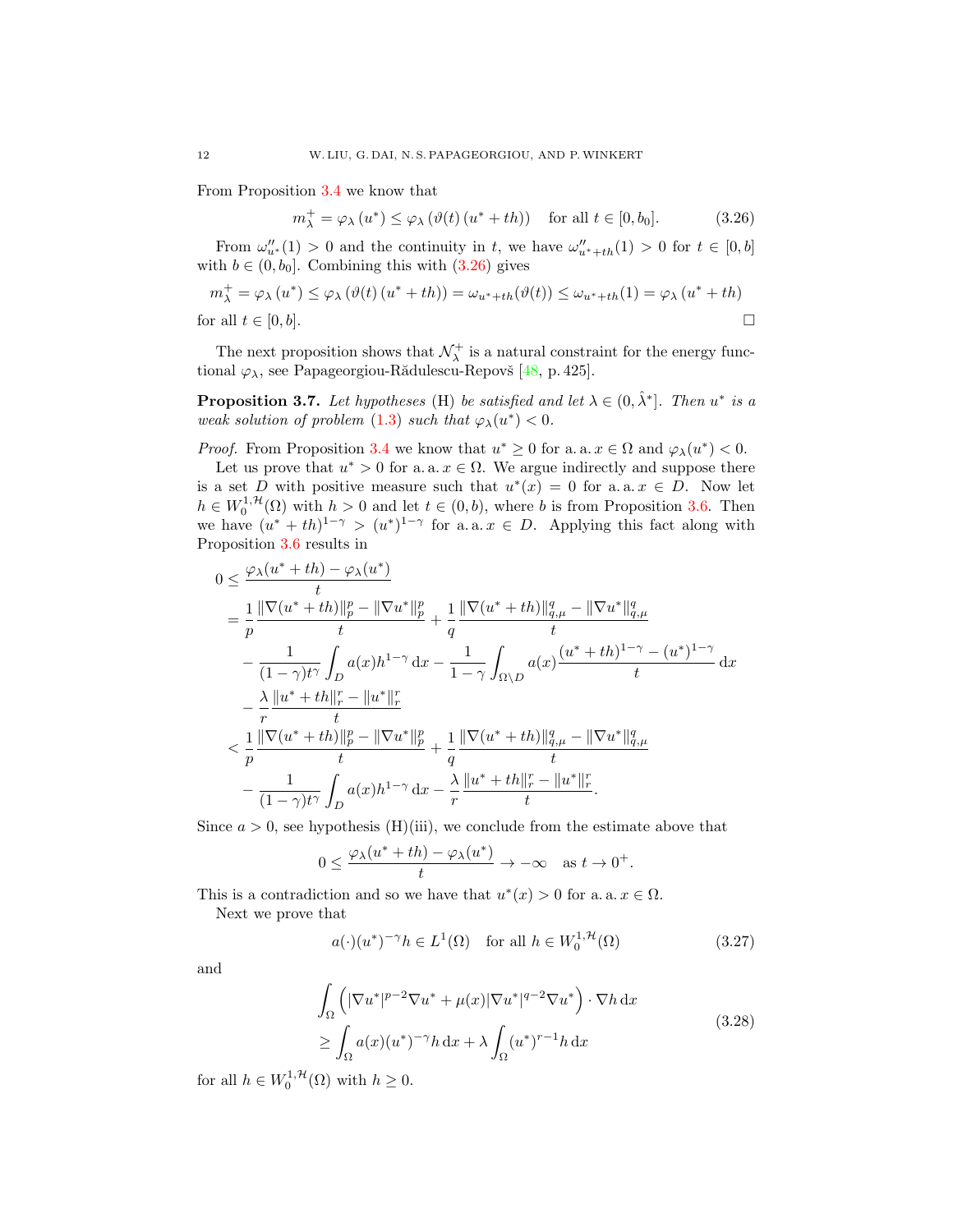To this end, let  $h \in W_0^{1,\mathcal{H}}(\Omega)$  with  $h \geq 0$  and let  $\{t_n\}_{n \in \mathbb{N}} \subseteq (0,1]$  be a decreasing sequence such that  $\lim_{n \to \infty} t_n = 0$ . First note that the functions

$$
\kappa_n(x)=a(x)\frac{(u^*(x)+t_nh(x))^{1-\gamma}-u^*(x)^{1-\gamma}}{t_n},\quad n\in\mathbb{N}
$$

are nonnegative and measurable. Furthermore, we have

$$
\lim_{n \to \infty} \kappa_n(x) = (1 - \gamma) a(x) u^*(x)^{-\gamma} h(x) \quad \text{for a. a. } x \in \Omega
$$

and by Fatou's lemma we get

<span id="page-12-0"></span>
$$
\int_{\Omega} a(x) (u^*)^{-\gamma} h \, dx \le \frac{1}{1 - \gamma} \liminf_{n \to \infty} \int_{\Omega} \kappa_n \, dx. \tag{3.29}
$$

Again from Proposition [3.6](#page-10-0) we get for  $n \in \mathbb{N}$  sufficiently large that

$$
0 \leq \frac{\varphi_{\lambda}(u^* + t_n h) - \varphi_{\lambda}(u^*)}{t_n}
$$
  
= 
$$
\frac{1}{p} \frac{\|\nabla(u^* + t_n h)\|_{p}^{p} - \|\nabla u^*\|_{p}^{p}}{t_n} + \frac{1}{q} \frac{\|\nabla(u^* + t_n h)\|_{q,\mu}^{q} - \|\nabla u^*\|_{q,\mu}^{q}}{t_n}
$$
  

$$
- \frac{1}{1 - \gamma} \int_{\Omega} \kappa_n dx - \frac{\lambda}{r} \frac{\|u^* + t_n h\|_{r}^{r} - \|u^*\|_{r}^{r}}{t_n}.
$$

If we pass to the limit as  $n \to \infty$ , taking [\(3.29\)](#page-12-0) into account, we obtain

$$
\int_{\Omega} a(x)(u^*)^{-\gamma} h \, dx
$$
\n
$$
\leq \int_{\Omega} \left( |\nabla u^*|^{p-2} \nabla u^* + \mu(x) |\nabla u^*|^{q-2} \nabla u^* \right) \cdot \nabla h \, dx - \lambda \int_{\Omega} (u^*)^{r-1} h \, dx.
$$

This shows  $(3.27)$  and  $(3.28)$ . We point out that it is sufficient to prove the inte-grability in [\(3.27\)](#page-11-2) for nonnegative test functions  $h \in W_0^{1, \mathcal{H}}(\Omega)$ .

In the next step we prove that  $u^*$  is a weak solution of  $(1.3)$ . Let  $v \in W_0^{1, \mathcal{H}}(\Omega)$ and let  $\varepsilon > 0$ . We take  $h = (u^* + \varepsilon v)_+$  as test function in  $(3.28)$  and use  $u^* \in$  $\mathcal{N}_{\lambda}^+ \subset \mathcal{N}_{\lambda}$  with  $u^* \geq 0$ . One has

$$
0 \leqslant \int_{\Omega} \left( |\nabla u^*|^{p-2} \nabla u^* + \mu(x) |\nabla u^*|^{q-2} \nabla u^* \right) \cdot \nabla (u^* + \varepsilon v)_+ \, dx
$$
  
\n
$$
- \int_{\Omega} \left( a(x) \left( u^* \right)^{-\gamma} + \lambda \left( u^* \right)^{r-1} \right) \left( u^* + \varepsilon v \right)_+ \, dx
$$
  
\n
$$
= \int_{\{u^* + \varepsilon v \geq 0\}} \left( |\nabla u^*|^{p-2} \nabla u^* + \mu(x) |\nabla u^*|^{q-2} \nabla u^* \right) \cdot \nabla (u^* + \varepsilon v) \, dx
$$
  
\n
$$
- \int_{\{u^* + \varepsilon v \geq 0\}} \left( a(x) \left( u^* \right)^{-\gamma} + \lambda \left( u^* \right)^{r-1} \right) \left( u^* + \varepsilon v \right) \, dx
$$
  
\n
$$
= \int_{\Omega} \left( |\nabla u^*|^{p-2} \nabla u^* + \mu(x) |\nabla u^*|^{q-2} \nabla u^* \right) \cdot \nabla (u^* + \varepsilon v) \, dx
$$
  
\n
$$
- \int_{\{u^* + \varepsilon v < 0\}} \left( |\nabla u^*|^{p-2} \nabla u^* + \mu(x) |\nabla u^*|^{q-2} \nabla u^* \right) \cdot \nabla (u^* + \varepsilon v) \, dx
$$
  
\n
$$
- \int_{\Omega} \left( a(x) \left( u^* \right)^{-\gamma} + \lambda \left( u^* \right)^{r-1} \right) \left( u^* + \varepsilon v \right) \, dx
$$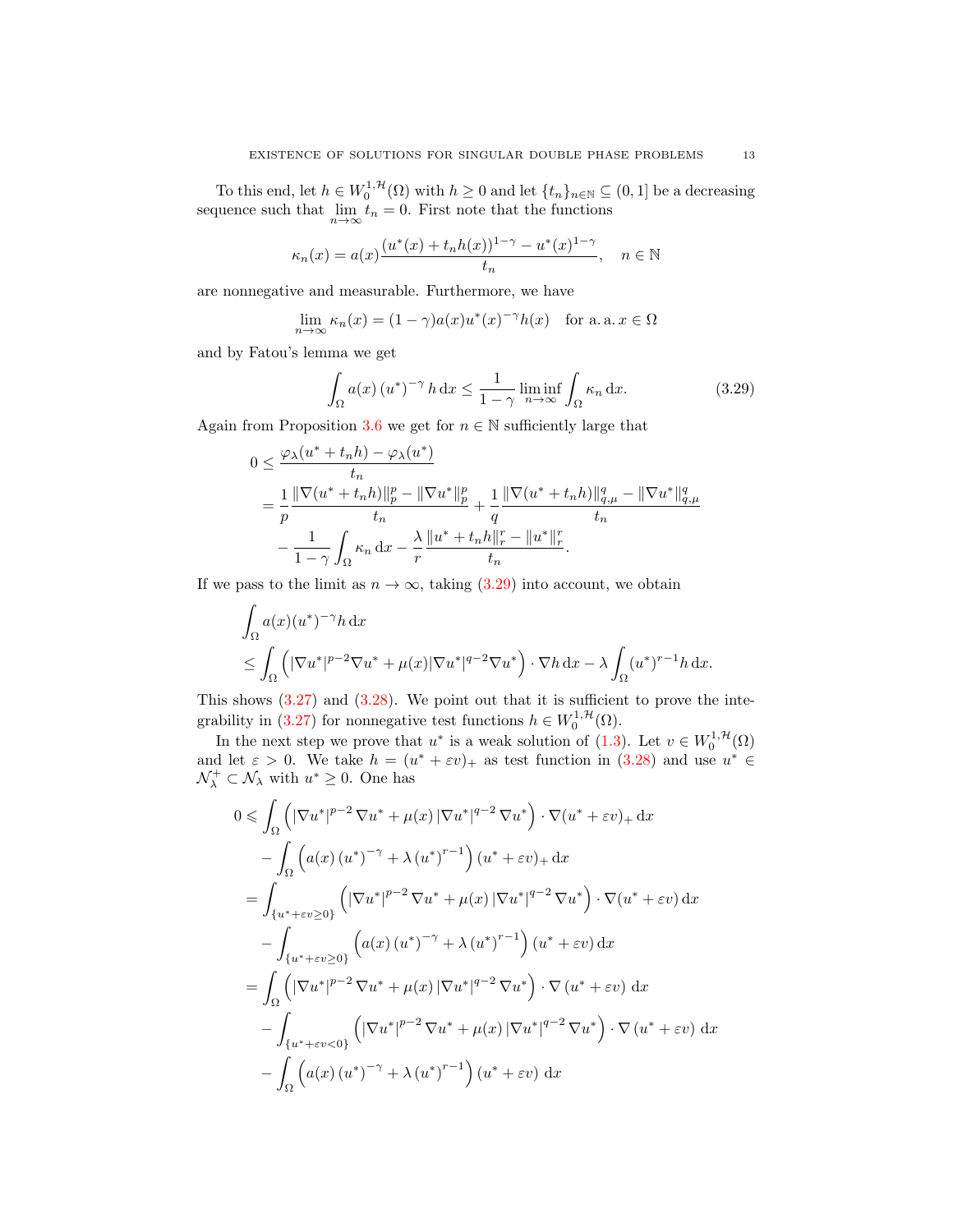$$
+\int_{\{u^*+\varepsilon v<0\}} \left( a(x) (u^*)^{-\gamma} + \lambda (u^*)^{r-1} \right) (u^*+\varepsilon v) dx
$$
  
\n
$$
= \|\nabla u^*\|_p^p + \|\nabla u^*\|_{q,\mu}^q - \int_{\Omega} a(x) |u^*|^{1-\gamma} dx - \lambda \|u^*\|_r^r
$$
  
\n
$$
+ \varepsilon \int_{\Omega} \left( |\nabla u^*|^{p-2} \nabla u^* + \mu(x) |\nabla u^*|^{q-2} \nabla u^* \right) \cdot \nabla v dx
$$
  
\n
$$
- \varepsilon \int_{\Omega} \left( a(x) (u^*)^{-\gamma} + \lambda (u^*)^{r-1} \right) v dx
$$
  
\n
$$
- \int_{\{u^*+\varepsilon v<0\}} \left( |\nabla u^*|^{p-2} \nabla u^* + \mu(x) |\nabla u^*|^{q-2} \nabla u^* \right) \cdot \nabla (u^*+\varepsilon v) dx
$$
  
\n
$$
+ \int_{\{u^*+\varepsilon v<0\}} \left( a(x) (u^*)^{-\gamma} + \lambda (u^*)^{r-1} \right) (u^*+\varepsilon v) dx
$$
  
\n
$$
\leq \varepsilon \int_{\Omega} \left( |\nabla u^*|^{p-2} \nabla u^* + \mu(x) |\nabla u^*|^{q-2} \nabla u^* \right) \cdot \nabla v dx
$$
  
\n
$$
- \varepsilon \int_{\Omega} \left( a(x) (u^*)^{-\gamma} + \lambda (u^*)^{r-1} \right) v dx
$$
  
\n
$$
- \varepsilon \int_{\{u^*+\varepsilon v<0\}} \left( |\nabla u^*|^{p-2} \nabla u^* + \mu(x) |\nabla u^*|^{q-2} \nabla u^* \right) \cdot \nabla v dx.
$$

Dividing the last inequality with  $\varepsilon > 0$  and letting  $\varepsilon \to 0$ , by taking

$$
\int_{\{u^* + \varepsilon v < 0\}} \left( \left| \nabla u^* \right|^{p-2} \nabla u^* + \mu(x) \left| \nabla u^* \right|^{q-2} \nabla u^* \right) \cdot \nabla v \, \mathrm{d}x \to 0 \quad \text{as } \varepsilon \to 0
$$

into account, we obtain

$$
\int_{\Omega} \left( |\nabla u^*|^{p-2} \nabla u^* + \mu(x) |\nabla u^*|^{q-2} \nabla u^* \right) \cdot \nabla v \, dx
$$
  
\n
$$
\geq \int_{\Omega} a(x) (u^*)^{-\gamma} v \, dx + \lambda \int_{\Omega} (u^*)^{\nu-1} v \, dx.
$$

Since  $v \in W_0^{1,\mathcal{H}}(\Omega)$  is arbitrary chosen, equality must hold. It follows that  $u^*$  is a weak solution of problem [\(1.3\)](#page-1-1) such that  $\varphi_{\lambda}(u^*) < 0$ , see Propositions [3.2](#page-5-6) and  $3.4.$ 

Now we start looking for a second weak solution when the parameter  $\lambda > 0$  is sufficiently small. To this end, we will use the manifold  $\mathcal{N}_{\lambda}^-$ .

<span id="page-13-1"></span>**Proposition 3.8.** Let hypotheses (H) be satisfied. Then there exists  $\hat{\lambda}_0^* \in (0, \hat{\lambda}^*]$ such that  $\varphi_{\lambda}|_{\mathcal{N}_{\lambda}^{-}}>0$  for all  $\lambda \in (0, \hat{\lambda}_{0}^{*}]$ .

*Proof.* From Proposition [3.4](#page-6-2) we know that  $\mathcal{N}_{\lambda}^{-} \neq \emptyset$ . Let  $u \in \mathcal{N}_{\lambda}^{-}$ . By the definition of  $\mathcal{N}_{\lambda}^-$  and the embedding  $W_0^{1,p}(\Omega) \to L^r(\Omega)$  we have

$$
\lambda(r+\gamma-1) \|u\|_{r}^{r} > (p+\gamma-1) \|\nabla u\|_{p}^{p} + (q+\gamma-1) \|\nabla u\|_{q,\mu}^{q}
$$
  
\n
$$
\geq (p+\gamma-1) \|\nabla u\|_{p}^{p}
$$
  
\n
$$
\geq (p+\gamma-1)c_{9}^{p} \|u\|_{r}^{p}
$$

for some  $c_9 > 0$ . Therefore

<span id="page-13-0"></span>
$$
||u||_r \ge \left[\frac{c_9^p(p+\gamma-1)}{\lambda(r+\gamma-1)}\right]^{\frac{1}{r-p}}.\tag{3.30}
$$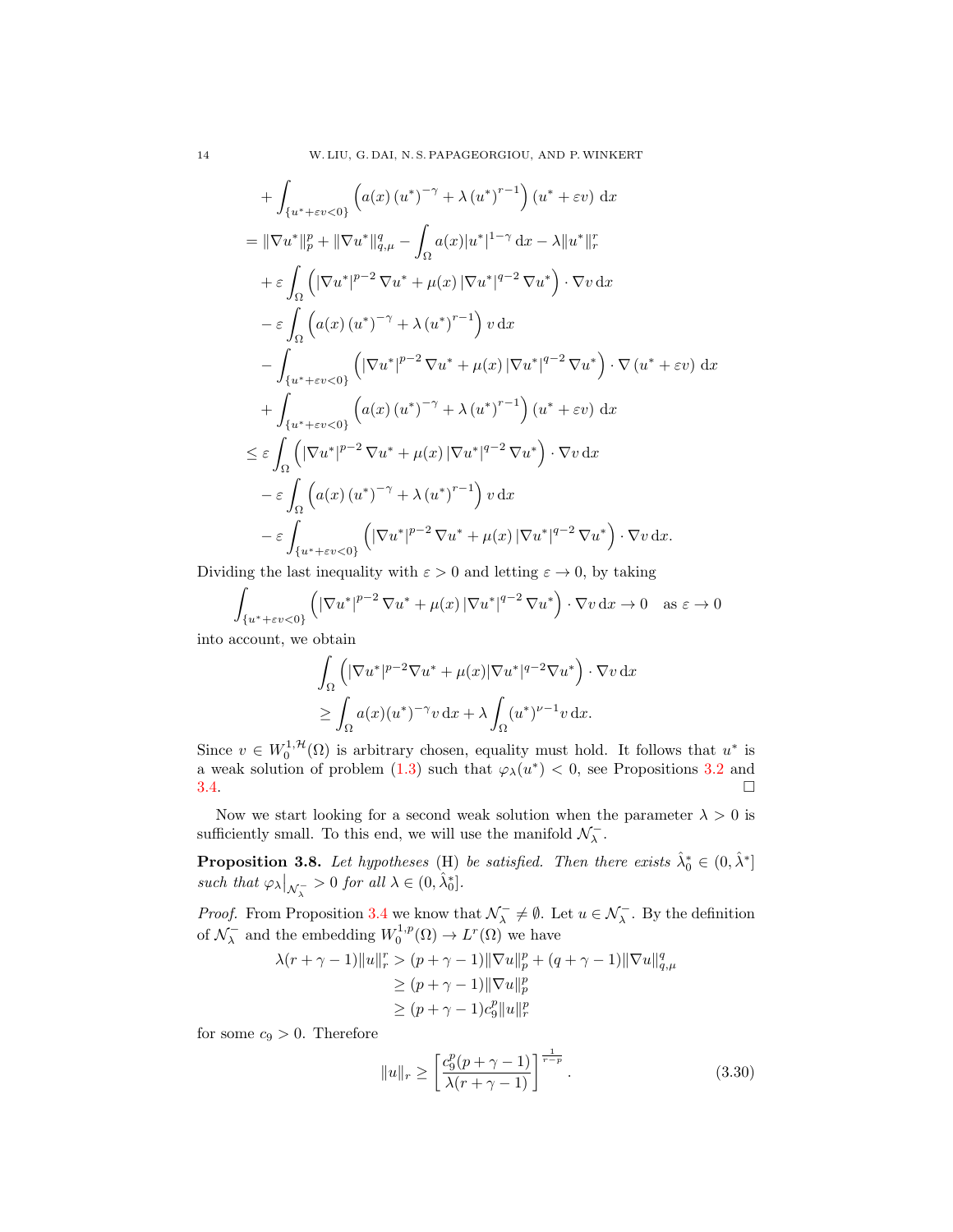Arguing by contradiction and suppose that the assertion of the proposition is not true. Then we can find  $u \in \mathcal{N}_{\lambda}^-$  such that  $\varphi_{\lambda}(u) \leq 0$ , that is,

<span id="page-14-1"></span>
$$
\frac{1}{p} \|\nabla u\|_{p}^{p} + \frac{1}{q} \|\nabla u\|_{q,\mu}^{q} - \frac{1}{1-\gamma} \int_{\Omega} a(x)|u|^{1-\gamma} \, \mathrm{d}x - \frac{\lambda}{r} \|u\|_{r}^{r} \le 0. \tag{3.31}
$$

Since  $\mathcal{N}_{\lambda}^{-} \subseteq \mathcal{N}_{\lambda}$  we know that

<span id="page-14-0"></span>
$$
\frac{1}{q} \|\nabla u\|_{q,\mu}^q = \frac{1}{q} \int_{\Omega} a(x)|u|^{1-\gamma} \, \mathrm{d}x + \frac{\lambda}{q} \|u\|_{r}^r - \frac{1}{q} \|\nabla u\|_{p}^p. \tag{3.32}
$$

Using  $(3.32)$  in  $(3.31)$  gives

$$
\left(\frac{1}{p}-\frac{1}{q}\right)\|\nabla u\|_p^p+\left(\frac{1}{q}-\frac{1}{1-\gamma}\right)\int_{\Omega}a(x)|u|^{1-\gamma}\,\mathrm{d} x+\lambda\left(\frac{1}{q}-\frac{1}{r}\right)\|u\|_r^r\leq 0.
$$

This yields

$$
\lambda \frac{r-q}{qr} ||u||_r^r \le \frac{q+\gamma-1}{q(1-\gamma)} \int_{\Omega} a(x) |u|^{1-\gamma} dx \le \frac{q+\gamma-1}{q(1-\gamma)} c_{10} ||u||_r^{1-\gamma}
$$

for some  $c_{10} > 0$ . Therefore,

<span id="page-14-2"></span>
$$
||u||_{r} \leq c_{11} \left(\frac{1}{\lambda}\right)^{\frac{1}{r+\gamma-1}}
$$
\n(3.33)

for some  $c_{11} > 0$ . Now we use  $(3.33)$  in  $(3.30)$  in order to obtain

$$
c_{12}\left(\frac{1}{\lambda}\right)^{\frac{1}{r-p}} \le c_{11}\left(\frac{1}{\lambda}\right)^{\frac{1}{r+\gamma-1}} \quad \text{with} \quad c_{12} = \left[\frac{c_9^p(p+\gamma-1)}{r+\gamma-1}\right]^{\frac{1}{r-p}} > 0.
$$

Consequently

$$
0 < \frac{c_{12}}{c_{11}} \le \lambda^{\frac{1}{r-p} - \frac{1}{r+\gamma-1}} = \lambda^{\frac{p+\gamma-1}{(r-p)(r+\gamma-1)}} \to 0 \quad \text{as} \quad \lambda \to 0^+,
$$

since  $1 < p < r$  and  $\gamma \in (0, 1)$ , a contradiction. Thus, we can find  $\hat{\lambda}_0^* \in (0, \hat{\lambda}^*]$  such that  $\varphi_{\lambda}\big|_{\mathcal{N}_{\lambda}^-} > 0$  for all  $\lambda \in (0, \hat{\lambda}_0^*$ ].

Now we minimize  $\varphi_{\lambda}$  on the manifold  $\mathcal{N}_{\lambda}^{-}$ .

<span id="page-14-3"></span>**Proposition 3.9.** Let hypotheses (H) be satisfied and let  $\lambda \in (0, \hat{\lambda}_0^*]$ . Then there exists  $v^* \in \mathcal{N}_{\lambda}^-$  with  $v^* \geq 0$  such that

$$
m_{\lambda}^{-} = \inf_{\mathcal{N}_{\lambda}^{-}} \varphi_{\lambda} = \varphi_{\lambda} (v^{*}) > 0.
$$

*Proof.* Let  $\{v_n\}_{n\in\mathbb{N}}\subset\mathcal{N}_{\lambda}\subset\mathcal{N}_{\lambda}$  be a minimizing sequence. Since  $\mathcal{N}_{\lambda}\subset\mathcal{N}_{\lambda}$ , we know that  $\{v_n\}_{n\in\mathbb{N}}\subset W_0^{1,\mathcal{H}}(\Omega)$  is bounded, see Proposition [3.1.](#page-4-1) We may assume that

$$
v_n \rightharpoonup v^*
$$
 in  $W_0^{1,\mathcal{H}}(\Omega)$  and  $v_n \rightharpoonup v^*$  in  $L^r(\Omega)$ .

Note that  $v^* \neq 0$  by [\(3.30\)](#page-13-0). Now we will use the point  $t_2 > 0$  (see [\(3.12\)](#page-7-3)) for which we have

$$
\psi_{v^*}(t_2) = \lambda \|v^*\|_r^r
$$
 and  $\psi'_{v^*}(t_2) < 0$ .

In the proof of Proposition [3.4](#page-6-2) we showed that  $t_2v^* \in \mathcal{N}_\lambda^-$ .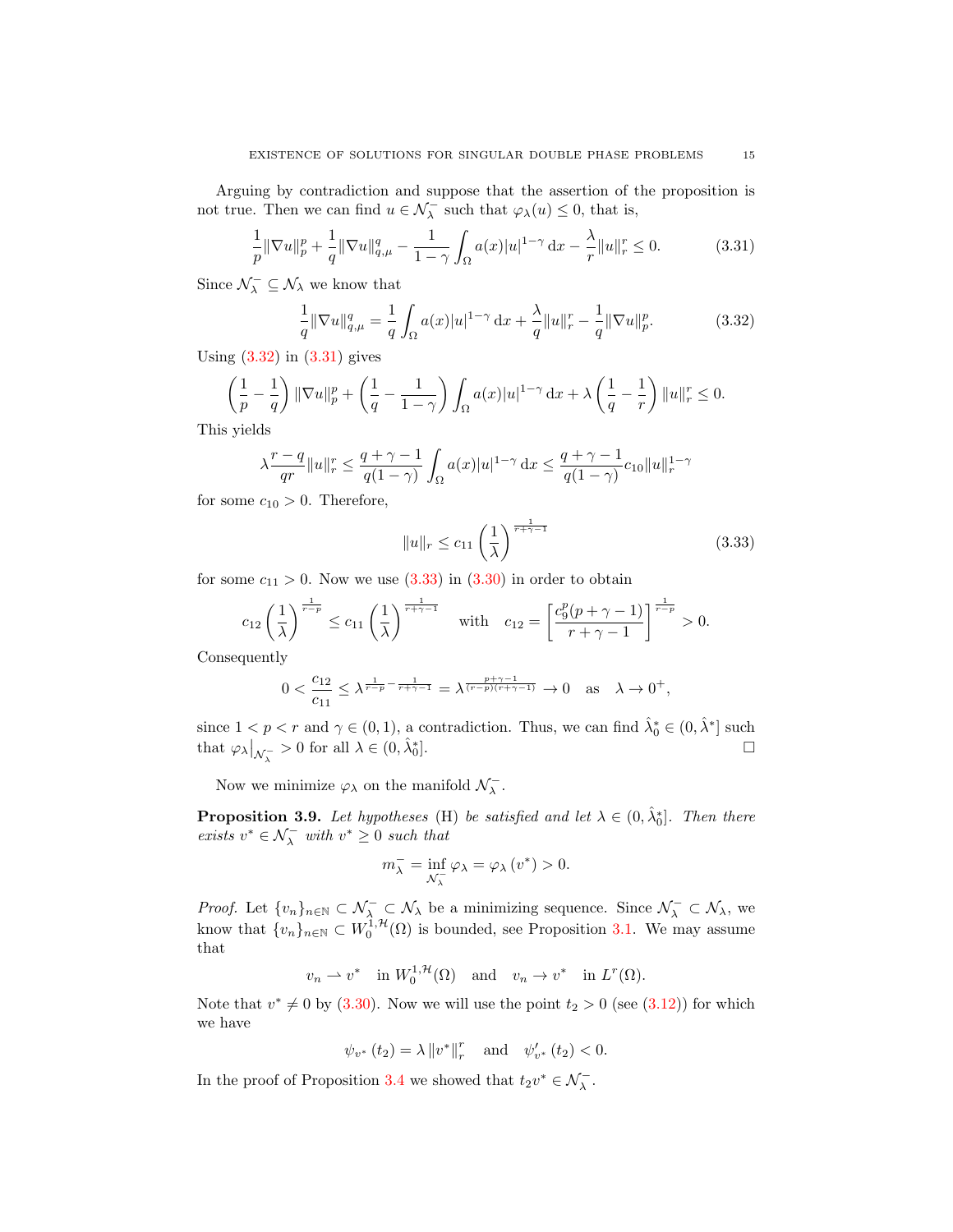Next we want to show that  $\rho_{\mathcal{H}}(v_n) \to \rho_{\mathcal{H}}(v^*)$  as  $n \to \infty$  for a subsequence (still denoted by  $v_n$ ). Let us suppose this is not the case, then we have as in the proof of Proposition [3.4](#page-6-2) that

$$
\varphi_{\lambda}(t_2v^*) < \lim_{n \to \infty} \varphi_{\lambda}(t_2v_n).
$$

We know that  $\varphi_{\lambda}(t_2v_n) \leq \varphi_{\lambda}(v_n)$  since it is the global maximum because of  $\omega_{v_n}''(1) < 0$ . Using this and  $t_2v^* \in \mathcal{N}_\lambda^-$ , we get

$$
m_\lambda^-\leq \varphi_\lambda(t_2v^*)
$$

which is a contradiction. Hence we have  $\lim_{n\to+\infty} \rho_{\mathcal{H}}(v_n) = \rho_{\mathcal{H}}(v^*)$  for a subse-quence and so Proposition [2.2\(](#page-3-1)v) implies  $v_n \to v^*$  in  $W_0^{1, H}(\Omega)$ . The continuity of  $\varphi_{\lambda}$  then gives  $\varphi_{\lambda}(v_n) \to \varphi_{\lambda}(v^*)$ , thus,  $\varphi_{\lambda}(v^*) = m_{\lambda}^-$ .

Since  $v_n \in \mathcal{N}_{\lambda}^-$  for all  $n \in \mathbb{N}$ , we have

$$
(p+\gamma-1) \|\nabla v_n\|_p^p + (q+\gamma-1) \|\nabla v_n\|_{q,\mu}^q - \lambda (r+\gamma-1) \|v_n\|_r^r < 0.
$$

If we pass to the limit as  $n \to +\infty$  we obtain

<span id="page-15-0"></span>
$$
(p + \gamma - 1) \|\nabla v^*\|_p^p + (q + \gamma - 1) \|\nabla v^*\|_{q,\mu}^q - \lambda(r + \gamma - 1) \|v^*\|_r^r \le 0. \tag{3.34}
$$

Recall that  $\lambda \in (0, \hat{\lambda}^*)$  and  $\hat{\lambda}^* \leq \lambda^*$ . Applying Proposition [3.3](#page-5-5) we see that equality in [\(3.34\)](#page-15-0) cannot happen. Hence,  $v^* \in \mathcal{N}_{\lambda}^-$ . Since the treatment also works for  $|v^*|$  instead of  $v^*$ , we may assume that  $v^*(x) \geq 0$  for a. a.  $x \in \Omega$  such that  $v^* \neq 0$ . Proposition [3.8](#page-13-1) finally shows that  $m_{\lambda}^- > 0$ .

Now we have a second weak solution of problem [\(1.3\)](#page-1-1).

<span id="page-15-2"></span>**Proposition 3.10.** Let hypotheses (H) be satisfied and let  $\lambda \in (0, \hat{\lambda}_0^*]$ . Then  $v^*$  is a weak solution of problem [\(1.3\)](#page-1-1) such that  $\varphi_{\lambda}(v^*) > 0$ .

*Proof.* Following the proof of Proposition [3.6](#page-10-0) replacing  $u^*$  by  $v^*$  in the definition of  $\eta_h$  by using Lemma [3.5](#page-10-4) we are able to show that for every  $t \in [0, b_0]$  there exists  $\vartheta(t) > 0$  such that

<span id="page-15-1"></span>
$$
\vartheta(t)\left(v^*+th\right)\in\mathcal{N}_\lambda^-\quad\text{and}\quad\vartheta(t)\to1\quad\text{as }t\to0^+,
$$

see also [\(3.25\)](#page-10-5). Taking Proposition [3.9](#page-14-3) into account we have that

$$
m_{\lambda}^{-} = \varphi_{\lambda}(v^{*}) \leq \varphi_{\lambda}(\vartheta(t)(v^{*} + th)) \quad \text{for all } t \in [0, b_{0}].
$$
 (3.35)

Let us now show that  $v^*(x) > 0$  for a. a.  $x \in \Omega$ . As for  $u^*$ , let us suppose there exists a set E with positive measure such that  $v^* = 0$  in E. Taking  $h \in W_0^{1, H}(\Omega)$ with  $h > 0$  and  $t \in (0, b_0)$ , we know that  $(\vartheta(t)(v^* + th))^{1-\gamma} > (\vartheta(t)v^*)^{1-\gamma}$  a.e. in  $\Omega \setminus E$ . Note that  $\omega_{v^*}(1)$  is the global maximum which implies  $\omega_{v^*}(1) \geq \omega_{v^*}(\vartheta(t)).$ Using this and  $(3.35)$  it follows that

$$
0 \leq \frac{\varphi_{\lambda}(\vartheta(t)(v^* + th)) - \varphi_{\lambda}(v^*)}{t}
$$
  
\n
$$
\leq \frac{\varphi_{\lambda}(\vartheta(t)(v^* + th)) - \varphi_{\lambda}(\vartheta(t)v^*)}{t}
$$
  
\n
$$
= \frac{1}{p} \frac{\|\nabla(\vartheta(t)(v^* + th))\|_p^p - \|\nabla(\vartheta(t)v^*)\|_p^p}{t}
$$
  
\n
$$
+ \frac{1}{q} \frac{\|\nabla(\vartheta(t)(v^* + th))\|_{q,\mu}^q - \|\nabla(\vartheta(t)v^*)\|_{q,\mu}^q}{t} - \frac{\vartheta(t)^{1-\gamma}}{(1-\gamma)t^{\gamma}} \int_E a(x)h^{1-\gamma} dx
$$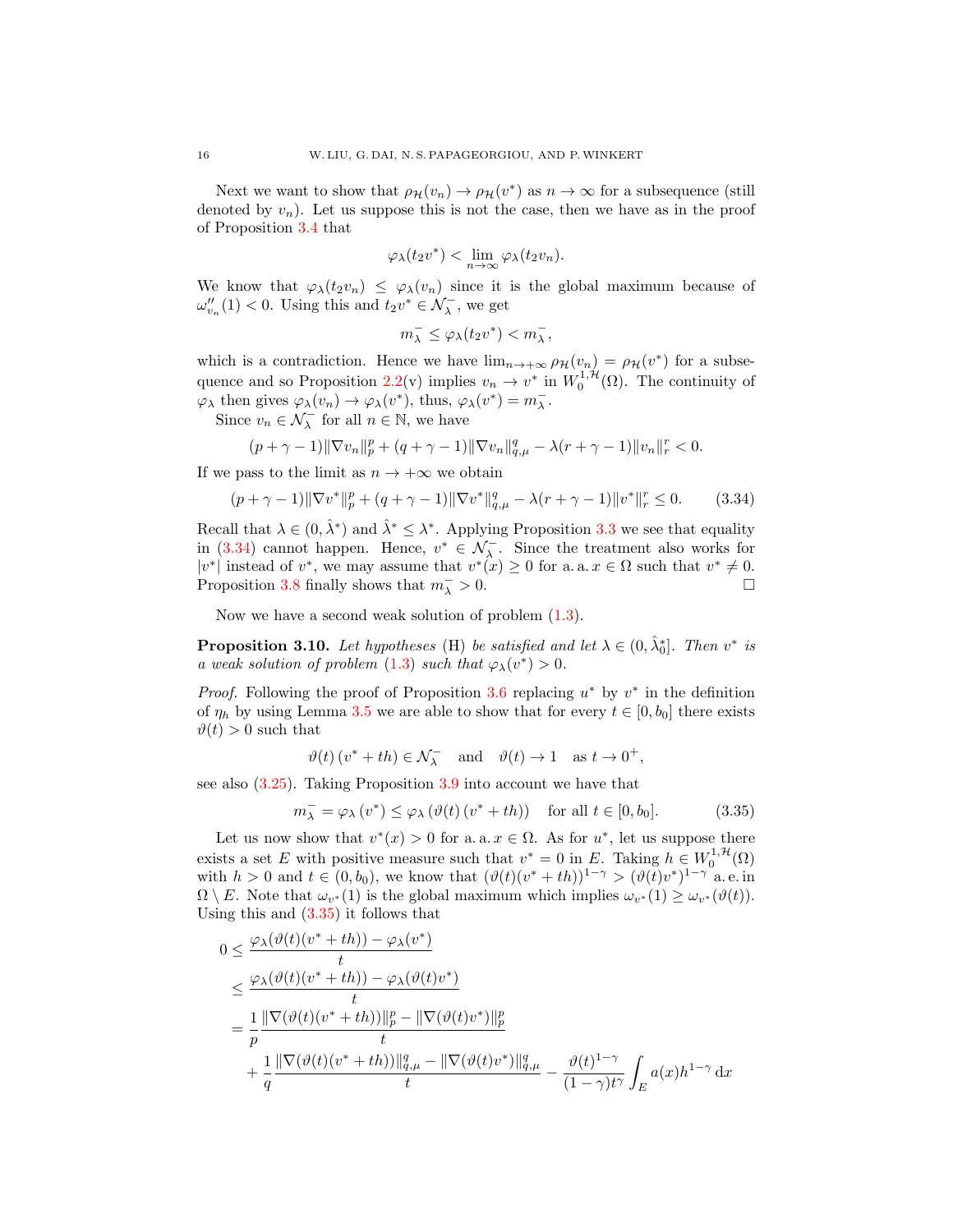$$
-\frac{1}{1-\gamma} \int_{\Omega \backslash E} a(x) \frac{(\vartheta(t)(v^*+th))^{1-\gamma} - (\vartheta(t)v^*)^{1-\gamma}}{t} dx
$$
  
\n
$$
-\frac{\lambda}{r} \frac{\|\vartheta(t)(v^*+th)\|_r^r - \|\vartheta(t)v^*\|_r^r}{t}
$$
  
\n
$$
< \frac{1}{p} \frac{\|\nabla(\vartheta(t)(v^*+th))\|_p^p - \|\nabla(\vartheta(t)v^*)\|_p^p}{t}
$$
  
\n
$$
+\frac{1}{q} \frac{\|\nabla(\vartheta(t)(v^*+th))\|_{q,\mu}^q - \|\nabla(\vartheta(t)v^*)\|_{q,\mu}^q}{t} - \frac{\vartheta(t)^{1-\gamma}}{(1-\gamma)t^{\gamma}} \int_E a(x)h^{1-\gamma} dx
$$
  
\n
$$
-\frac{\lambda}{r} \frac{\|\vartheta(t)(v^*+th)\|_r^r - \|\vartheta(t)v^*\|_r^r}{t}.
$$

Therefore, similar to the proof of Proposition [3.7,](#page-11-0) we see from the inequality above that

$$
0 \le \frac{\varphi_\lambda(\vartheta(t)(v^* + th)) - \varphi_\lambda(\vartheta(t)v^*)}{t} \to -\infty \quad \text{as } t \to 0^+,
$$

which is again a contradiction. We conclude that  $v^*(x) > 0$  for a. a.  $x \in \Omega$ .

The rest of the proof can be done similarly as the proof of Proposition [3.7.](#page-11-0) Precisely, [\(3.27\)](#page-11-2) and [\(3.28\)](#page-11-3) can be proven in the same way by applying again [\(3.35\)](#page-15-1) and the inequality  $\omega_{v^*}(1) \geq \omega_{v^*}(\vartheta(t))$  together with  $v^* > 0$ . Finally, the last part of Proposition [3.7](#page-11-0) is the same replacing  $u^*$  by  $v^*$ . From Proposition [3.9](#page-14-3) we know that  $\varphi_{\lambda}(v^*) > 0$ . This finishes the proof.

The proof of Theorem [1.1](#page-1-2) follows now from Propositions [3.7](#page-11-0) and [3.10.](#page-15-2)

#### **ACKNOWLEDGMENT**

The authors wish to thank Professor R. L. Alves for pointing out mistakes in the proofs of Propositions [3.6](#page-10-0) and [3.7](#page-11-0) in the first version of the manuscript.

W. Liu was supported by the NNSF of China (Grant No. 11961030). G. Dai is supported by the NNSF of China (Grant No. 11871129), the Fundamental Research Funds for the Central Universities (Grant No. DUT17LK05), and Xinghai Youqing funds from Dalian University of Technology.

#### **REFERENCES**

- <span id="page-16-4"></span>[1] R.L. Alves, C.A. Santos, K. Silva, Multiplicity of negative-energy solutions for singularsuperlinear Schrödinger equations with indefinite-sign potential, Commun. Contemp. Math., https://doi.org/10.1142/S0219199721500425.
- <span id="page-16-5"></span>[2] A. Bahrouni, V.D. Rădulescu, P. Winkert, *Double phase problems with variable growth and* convection for the Baouendi-Grushin operator, Z. Angew. Math. Phys. 71 (2020), no. 6, 183, 14 pp.
- <span id="page-16-6"></span>[3] G. Barletta, E. Tornatore, Elliptic problems with convection terms in Orlicz spaces, J. Math. Anal. Appl. 495 (2021), no. 2, 124779, 28 pp.
- <span id="page-16-0"></span>[4] P. Baroni, M. Colombo, G. Mingione, Harnack inequalities for double phase functionals, Nonlinear Anal. 121 (2015), 206–222.
- <span id="page-16-1"></span>[5] P. Baroni, M. Colombo, G. Mingione, Non-autonomous functionals, borderline cases and related function classes, St. Petersburg Math. J. 27 (2016), 347–379.
- <span id="page-16-2"></span>[6] P. Baroni, M. Colombo, G. Mingione, Regularity for general functionals with double phase, Calc. Var. Partial Differential Equations 57 (2018), no. 2, Art. 62, 48 pp.
- <span id="page-16-3"></span>[7] P. Baroni, T. Kuusi, G. Mingione, Borderline gradient continuity of minima, J. Fixed Point Theory Appl. 15 (2014), no. 2, 537–575.
- <span id="page-16-7"></span>[8] S. Biagi, F. Esposito, E. Vecchi, Symmetry and monotonicity of singular solutions of double phase problems, J. Differential Equations 280 (2021), 435–463.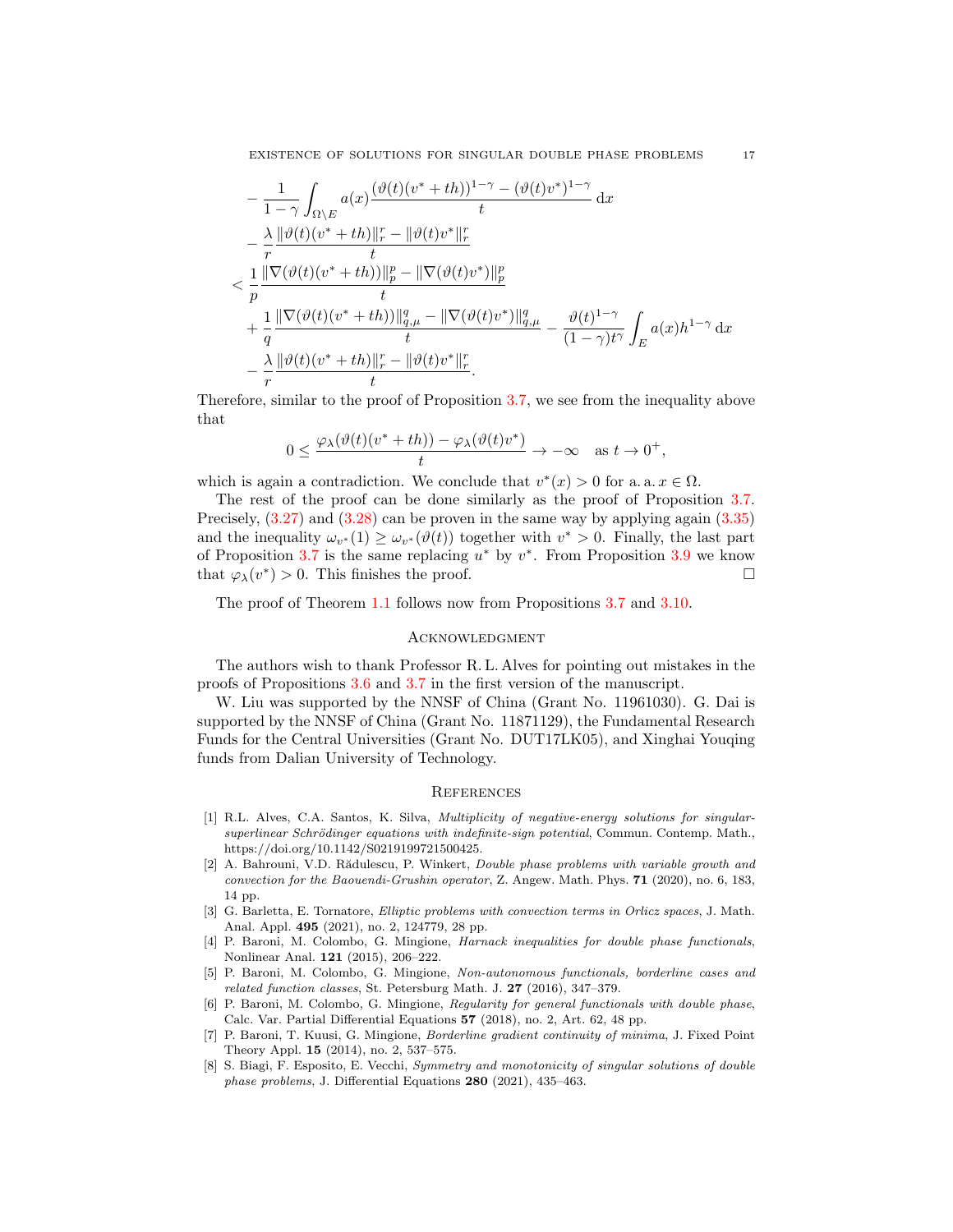- <span id="page-17-0"></span>[9] S.-S. Byun, J. Oh, Global gradient estimates for non-uniformly elliptic equations, Calc. Var. Partial Differential Equations 56 (2017), no. 2, Paper No. 46, 36 pp.
- <span id="page-17-1"></span>[10] S.-S. Byun, J. Oh, Regularity results for generalized double phase functionals, Anal. PDE 13 (2020), no. 5, 1269–1300.
- <span id="page-17-2"></span>[11] S.-S. Byun, Y. Youn, Riesz potential estimates for a class of double phase problems, J. Differential Equations 264 (2018), no. 2, 1263–1316.
- <span id="page-17-12"></span>[12] Z.-Y. Chen, B. Ge, W.-S. Yuan, X.-F. Cao, Existence of solution for double-phase problem with singular weights, Adv. Math. Phys. 2020 (2020), Art. ID 5376013, 7 pp.
- <span id="page-17-14"></span>[13] F. Colasuonno, M. Squassina, Eigenvalues for double phase variational integrals, Ann. Mat. Pura Appl. (4) 195 (2016), no. 6, 1917–1959.
- <span id="page-17-3"></span>[14] M. Colombo, G. Mingione, Bounded minimisers of double phase variational integrals, Arch. Ration. Mech. Anal. 218 (2015), no. 1, 219–273.
- <span id="page-17-4"></span>[15] M. Colombo, G. Mingione, *Calderón-Zygmund estimates and non-uniformly elliptic opera*tors, J. Funct. Anal. 270 (2016), no. 4, 1416-1478.
- <span id="page-17-5"></span>[16] M. Colombo, G. Mingione, Regularity for double phase variational problems, Arch. Ration. Mech. Anal. 215 (2015), no. 2, 443–496.
- <span id="page-17-25"></span> $[17]$  A. Crespo-Blanco, L. Gasiński, P. Harjulehto, P. Winkert, A new class of double phase variable exponent problems: Existence and uniqueness, J. Differential Equations, accepted 2022, https://doi.org/10.1016/j.jde.2022.03.029.
- <span id="page-17-6"></span>[18] C. De Filippis, G. Mingione, A borderline case of Calderón-Zygmund estimates for nonuniformly elliptic problems, St. Petersburg Math. J. 31 (2020), no. 3, 455–477.
- <span id="page-17-7"></span>[19] C. De Filippis, G. Mingione, Lipschitz bounds and nonautonomous integrals, Arch. Ration. Mech. Anal. 242 (2021), no. 2, 973–1057.
- <span id="page-17-8"></span>[20] C. De Filippis, G. Mingione, Manifold constrained non-uniformly elliptic problems, J. Geom. Anal. 30 (2020), no. 2, 1661–1723.
- <span id="page-17-9"></span>[21] C. De Filippis, G. Palatucci, Hölder regularity for nonlocal double phase equations, J. Differential Equations 267 (2019), no. 1, 547–586.
- <span id="page-17-15"></span>[22] S. El Manouni, G. Marino, P. Winkert, Existence results for double phase problems depending on Robin and Steklov eigenvalues for the p-Laplacian, Adv. Nonlinear Anal. 11 (2022), no. 1, 304–320.
- <span id="page-17-10"></span>[23] A. Esposito, F. Leonetti, G. Mingione, Sharp regularity for functionals with (p, q) growth, J. Differential Equations 204 (2004), no. 1, 5–55.
- <span id="page-17-11"></span>[24] A. Esposito, F. Leonetti, P.V. Petricca Absence of Lavrentiev gap for non-autonomous functionals with  $(p, q)$ -growth, Adv. Nonlinear Anal. 8 (2019), no. 1, 73–78.
- <span id="page-17-13"></span>[25] C. Farkas, P. Winkert, An existence result for singular Finsler double phase problems, J. Differential Equations 286 (2021), 455–473.
- <span id="page-17-16"></span>[26] L. Gasiński, N.S. Papageorgiou, Constant sign and nodal solutions for superlinear double phase problems, Adv. Calc. Var. 14 (2021), no. 4, 613–626.
- <span id="page-17-27"></span>[27] L. Gasiński, N.S. Papageorgiou, "Nonlinear Analysis", Chapman & Hall/CRC, Boca Raton, FL, 2006.
- <span id="page-17-17"></span>[28] L. Gasiński, P. Winkert, Constant sign solutions for double phase problems with superlinear nonlinearity, Nonlinear Anal.  $195$  (2020), 111739, 9 pp.
- <span id="page-17-18"></span>[29] L. Gasiński, P. Winkert, Existence and uniqueness results for double phase problems with convection term, J. Differential Equations 268 (2020), no. 8, 4183–4193.
- <span id="page-17-19"></span>[30] L. Gasiński, P. Winkert, Sign changing solution for a double phase problem with nonlinear boundary condition via the Nehari manifold, J. Differential Equations 274 (2021), 1037-1066.
- <span id="page-17-24"></span>[31] P. Harjulehto, P. Hästö, "Orlicz Spaces and Generalized Orlicz Spaces", Springer, Cham, 2019.
- <span id="page-17-26"></span>[32] E. Hewitt, K. Stromberg, "Real and Abstract Analysis", Springer-Verlag, New York, 1965.
- <span id="page-17-23"></span>[33] C.-Y. Lei, Existence and multiplicity of positive solutions for Neumann problems involving singularity and critical growth, J. Math. Anal. Appl.  $459$  (2018), no. 2, 959–979.
- <span id="page-17-20"></span>[34] W. Liu, G. Dai, Existence and multiplicity results for double phase problem, J. Differential Equations 265 (2018), no. 9, 4311–4334.
- <span id="page-17-21"></span>[35] W. Liu, G. Dai, *Multiplicity results for double phase problems in*  $\mathbb{R}^N$ , J. Math. Phys. 61 (2020), no. 9, 091508, 20 pp.
- <span id="page-17-22"></span>[36] W. Liu, G. Dai, Three ground state solutions for double phase problem, J. Math. Phys. 59 (2018), no. 12, 121503, 7 pp.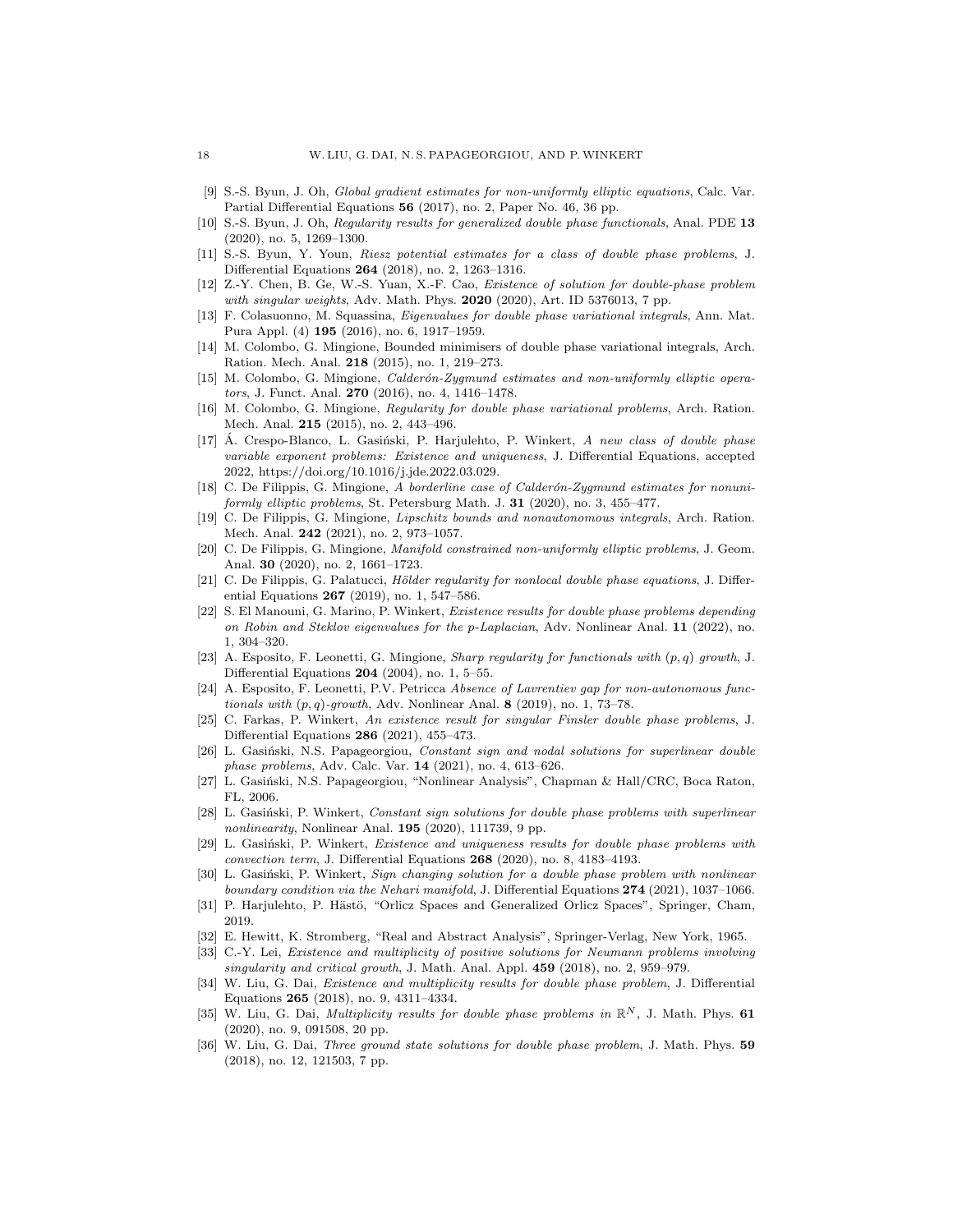- <span id="page-18-2"></span>[37] P. Marcellini, Regularity and existence of solutions of elliptic equations with p, q-growth conditions, J. Differential Equations  $90$  (1991), no. 1, 1–30.
- <span id="page-18-3"></span>[38] P. Marcellini, Regularity of minimizers of integrals of the calculus of variations with nonstandard growth conditions, Arch. Rational Mech. Anal. 105 (1989), no. 3, 267–284.
- <span id="page-18-4"></span>[39] P. Marcellini, The stored-energy for some discontinuous deformations in nonlinear elasticity, in "Partial differential equations and the calculus of variations, Vol. II", vol. 2, 767–786, Birkhäuser Boston, Boston, 1989.
- <span id="page-18-14"></span>[40] G. Marino, P. Winkert, Existence and uniqueness of elliptic systems with double phase operators and convection terms, J. Math. Anal. Appl. 492 (2020), 124423, 13 pp.
- <span id="page-18-25"></span>[41] J. Musielak, "Orlicz Spaces and Modular Spaces", Springer-Verlag, Berlin, 1983.
- <span id="page-18-9"></span>[42] Z. Nehari, Characteristic values associated with a class of non-linear second-order differential equations, Acta Math. 105 (1961), 141–175.
- <span id="page-18-10"></span>[43] Z. Nehari, On a class of nonlinear second-order differential equations, Trans. Amer. Math. Soc. 95 (1960), 101–123.
- <span id="page-18-5"></span>[44] J. Ok, Partial regularity for general systems of double phase type with continuous coefficients, Nonlinear Anal. 177 (2018), 673–698.
- <span id="page-18-6"></span>[45] J. Ok, Regularity for double phase problems under additional integrability assumptions, Nonlinear Anal. 194 (2020), 111408.
- <span id="page-18-20"></span>[46] N.S. Papageorgiou, V.D. Rădulescu, D.D. Repovš, Double-phase problems and a discontinuity property of the spectrum, Proc. Amer. Math. Soc.  $147$  (2019), no. 7, 2899–2910.
- <span id="page-18-15"></span>[47] N.S. Papageorgiou, V.D. Rădulescu, D.D. Repovš, *Existence and multiplicity of solutions for*  $double-phase~ Robin~problems, Bull.$  Lond. Math. Soc.  $52$  (2020), no. 3, 546–560.
- <span id="page-18-26"></span>[48] N.S. Papageorgiou, V.D. Rădulescu, D.D. Repovš, "Nonlinear Analysis – Theory and Methods", Springer, Cham, 2019.
- <span id="page-18-12"></span>[49] N.S. Papageorgiou, D.D. Repovš, C. Vetro, Positive solutions for singular double phase problems, J. Math. Anal. Appl. 501 (2021), no. 1, 123896, 13 pp.
- <span id="page-18-16"></span>[50] N.S. Papageorgiou, C. Vetro, F. Vetro, Solutions for parametric double phase Robin problems, Asymptot. Anal. 121 (2021), no. 2, 159–170.
- <span id="page-18-13"></span>[51] N.S. Papageorgiou, P. Winkert, Positive solutions for weighted singular p-Laplace equations via Nehari manifolds, Appl. Anal. 100 (2021), no. 11, 2436–2448.
- <span id="page-18-17"></span>[52] K. Perera, M. Squassina, Existence results for double-phase problems via Morse theory, Commun. Contemp. Math. 20 (2018), no. 2, 1750023, 14 pp.
- <span id="page-18-21"></span>[53] V.D. Rădulescu, *Isotropic and anistropic double-phase problems: old and new*, Opuscula Math. 39 (2019), no. 2, 259–279.
- <span id="page-18-7"></span>[54] M.A. Ragusa, A. Tachikawa, Regularity for minimizers for functionals of double phase with variable exponents, Adv. Nonlinear Anal. 9 (2020), no. 1, 710-728.
- <span id="page-18-8"></span>[55] G. Riey, Regularity and weak comparison principles for double phase quasilinear elliptic equations, Discrete Contin. Dyn. Syst. 39 (2019), no. 8, 4863–4873.
- <span id="page-18-22"></span>[56] Y. Sun, S. Wu, Y. Long, *Combined effects of singular and superlinear nonlinearities in some* singular boundary value problems, J. Differential Equations  $176$  (2001), no. 2, 511–531.
- <span id="page-18-11"></span>[57] A. Szulkin, T. Weth, "The Method of Nehari Manifold", Handbook of nonconvex analysis and applications, 597–632, Int. Press, Somerville, MA, 2010.
- <span id="page-18-23"></span>[58] X. Wang, L. Zhao, P. Zhao, Combined effects of singular and critical nonlinearities in elliptic problems, Nonlinear Anal. 87 (2013), 1–10.
- <span id="page-18-24"></span>[59] S. Zeng, Y. Bai, L. Gasiński, P. Winkert, Convergence analysis for double phase obstacle problems with multivalued convection term, Adv. Nonlinear Anal. 10 (2021), no. 1, 659–672.
- <span id="page-18-18"></span>[60] S. Zeng, Y. Bai, L. Gasiński, P. Winkert, Existence results for double phase implicit obstacle problems involving multivalued operators, Calc. Var. Partial Differential Equations 59 (2020), no. 5, 176.
- <span id="page-18-19"></span>[61] S. Zeng, L. Gasiński, P. Winkert, Y. Bai, Existence of solutions for double phase obstacle problems with multivalued convection term, J. Math. Anal. Appl. 501 (2021), no. 1, 123997, 12 pp.
- <span id="page-18-0"></span>[62] V.V. Zhikov, Averaging of functionals of the calculus of variations and elasticity theory, Izv. Akad. Nauk SSSR Ser. Mat. 50 (1986), no. 4, 675–710.
- <span id="page-18-1"></span>[63] V.V. Zhikov, S.M. Kozlov, O.A. Oleĭnik, "Homogenization of Differential Operators and Integral Functionals", Springer-Verlag, Berlin, 1994.